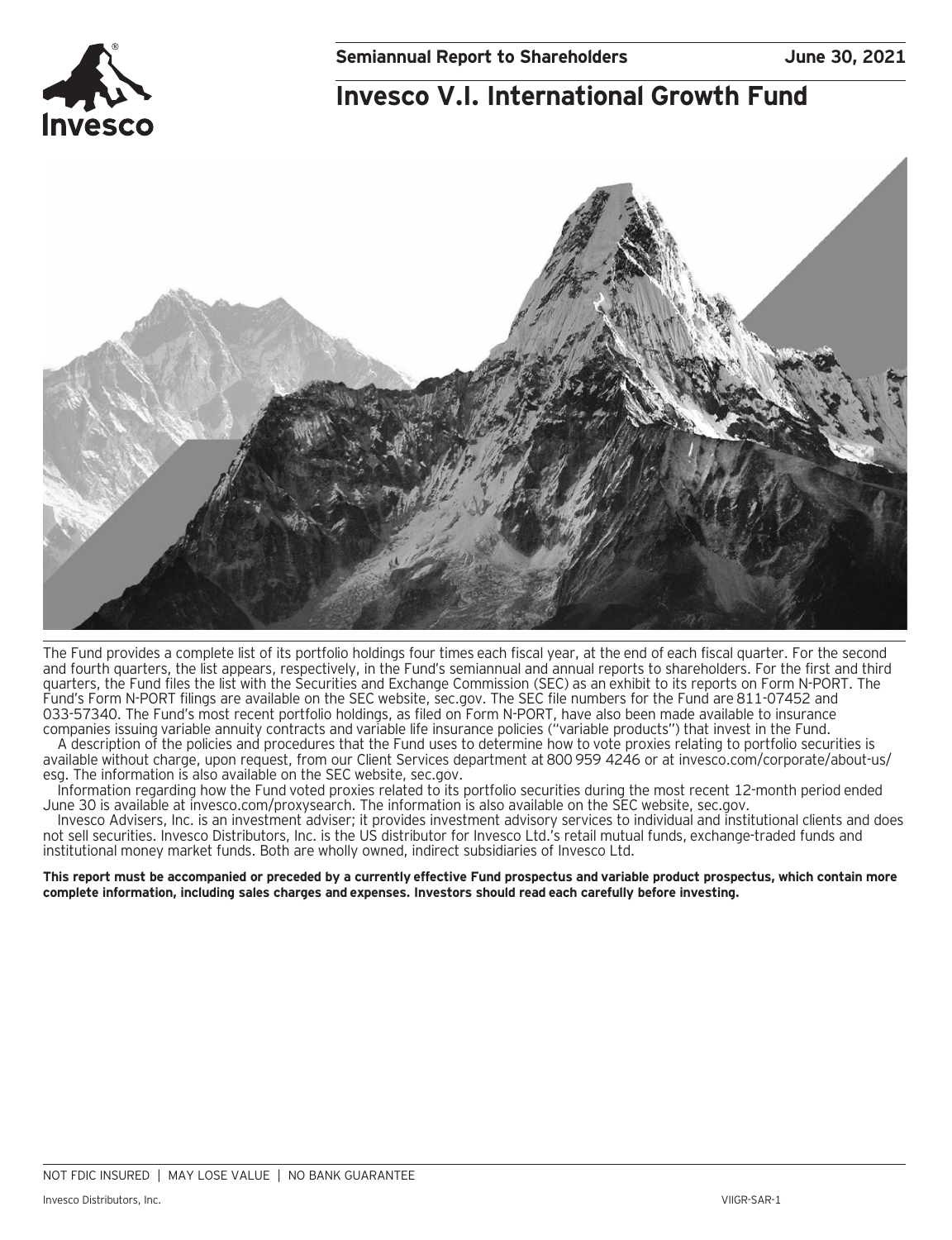## **Performance summary**

#### **Fund vs. Indexes**

*Cumulative total returns, 12/31/20 to 6/30/21, excluding variable product issuer charges. If variable product issuer charges were included, returns would be lower.*

| Series   Shares                                                                       | 6.37% |
|---------------------------------------------------------------------------------------|-------|
| Series II Shares                                                                      | 6.26  |
| MSCI All Country World ex-USA Index <sup>▼</sup> (Broad Market Index)                 | 9.16  |
| Custom Invesco International Growth Index <sup>"</sup> (Style-Specific Index)         | 6.52  |
| Lipper VUF International Large-Cap Growth Funds Index <sup>*</sup> (Peer Group Index) | 7.80  |
|                                                                                       |       |

Source(s): "RIMES Technologies Corp.; "Invesco, RIMES Technologies Corp.; \* Lipper Inc.

The **MSCI All Country World ex-USA® Index** is an index considered representative of developed and emerging stock markets, excluding the US. The index is computed using the net return, which withholds applicable taxes for non-resident investors.

 The **Custom Invesco International Growth Index** is composed of the MSCI EAFE® Growth Index through February 28, 2013, and the MSCI All Country World ex-U.S. Growth Index thereafter. The MSCI EAFE® Growth Index is an unmanaged index considered representative of growth stocks of Europe, Australasia and the Far East. The MSCI All Country World ex-U.S. Growth Index is a market capitalization weighted index that includes growth companies in developed and emerging markets, excluding the US. Both MSCI indexes are computed using the net return, which withholds applicable taxes for non-resident investors.

 The **Lipper VUF International Large-Cap Growth Funds Index** is an unmanaged index considered representative of international large-cap growth variable insurance underlying funds tracked by Lipper.

 The Fund is not managed to track the performance of any particular index, including the index(es) described here, and consequently, the performance of the Fund may deviate significantly from the performance of the index(es).

 A direct investment cannot be made in an index. Unless otherwise indicated, index results include reinvested dividends, and they do not reflect sales charges. Performance of the peer group, if applicable, reflects fund expenses; performance of a market index does not.

**The performance of the Fund's Series I and Series II share classes will differ primarily due to different class expenses.**

**The performance data quoted represent past performance and cannot guarantee future results; current performance may be lower or higher. Please contact your variable product issuer or financial adviser for the most recent month-end variable product performance. Performance figures reflect Fund expenses, reinvested distributions and changes in net asset value. Performance figures do not reflect deduction of taxes a shareholder would pay on Fund distributions or sale of Fund shares. Investment return and principal value will**

**fluctuate so that you may have a gain or loss when you sell shares.**

**Invesco V.I. International Growth Fund, a series portfolio of AIM Variable Insurance Funds (Invesco Variable Insurance Funds), is currently offered through insurance companies issuing variable products. You cannot purchase shares of the Fund directly. Performance figures given represent the Fund and are not intended to reflect actual variable product values. They do not reflect sales charges, expenses and fees assessed in connection with a variable product. Sales charges, expenses and fees, which are determined by the variable product issuers, will vary and will lower the total return.**

## **Average Annual Total Returns** *As of 6/30/21* **Series I Shares**  Inception (5/5/93) 7.52%<br>10 Years 6.70 10 Years 5 Years 10.32 1 Year 32.16 **Series II Shares**  Inception (9/19/01) 7.79% 10 Years 6.43<br>5 Years 6.43 5 Years 10.04<br>1 Year 10.04<br>1 Year 1982 1 Year

**The most recent month-end performance at the Fund level, excluding variable product charges, is available at 800 451 4246. As mentioned above, for the most recent month-end performance including variable product charges, please contact your variable product issuer or financial adviser.**

**Fund performance reflects any applicable fee waivers and/or expense reimbursements. Had the adviser not waived fees and/or reimbursed expenses currently or in the past, returns would have been lower. See current prospectus for more information.**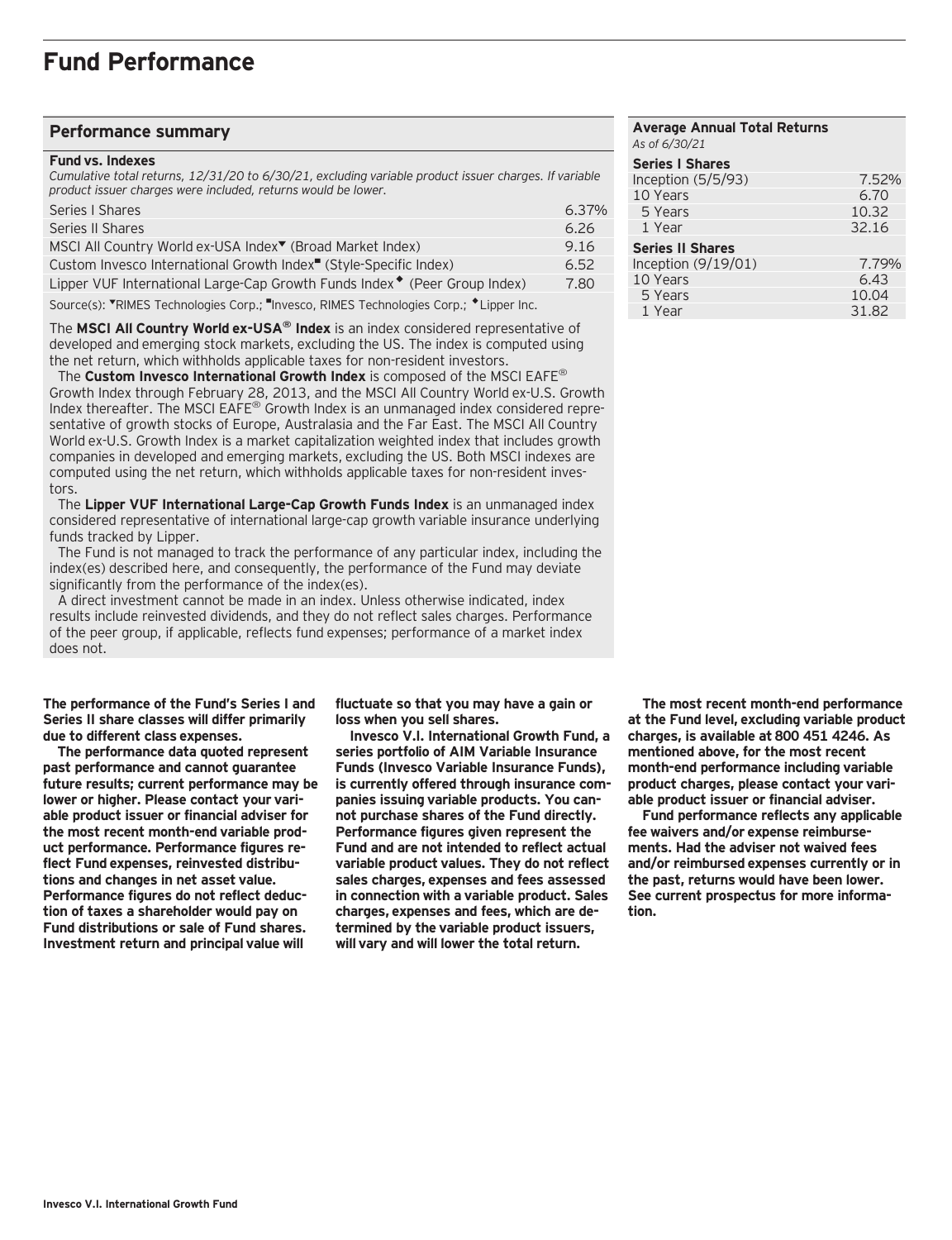## **Liquidity Risk Management Program**

In compliance with Rule 22e-4 under the Investment Company Act of 1940, as amended (the "Liquidity Rule"), the Fund has adopted and implemented a liquidity risk management program in accordance with the Liquidity Rule (the "Program"). The Program is reasonably designed to assess and manage the Fund's liquidity risk, which is the risk that the Fund could not meet redemption requests without significant dilution of remaining investors' interests in the Fund. The Board of Trustees of the Fund (the "Board") has appointed Invesco Advisers, Inc. ("Invesco"), the Fund's investment adviser, as the Program's administrator, and Invesco has delegated oversight of the Program to the Liquidity Risk Management Committee (the "Committee"), which is composed of senior representatives from relevant business groups at Invesco.

As required by the Liquidity Rule, the Program includes policies and procedures providing for an assessment, no less frequently than annually, of the Fund's liquidity risk that takes into account, as relevant to the Fund's liquidity risk: (1) the Fund's investment strategy and liquidity of portfolio investments during both normal and reasonably foreseeable stressed conditions; (2) short-term and long-term cash flow projections for the Fund during both normal and reasonably foreseeable stressed conditions; and (3) the Fund's holdings of cash and cash equivalents and any borrowing arrangements. The Liquidity Rule also requires the classification of the Fund's investments into categories that reflect the assessment of their relative liquidity under current market conditions. The Fund classifies its investments into one of four categories defined in the Liquidity Rule: "Highly Liquid," "Moderately Liquid," "Less Liquid," and "Illiquid." Funds that are not invested primarily in "Highly Liquid Investments" that are assets (cash or investments that are reasonably expected to be convertible into cash within three business days without significantly changing the market value of the investment) are required to establish a "Highly Liquid Investment Minimum" ("HLIM"), which is the minimum percentage of net assets that must be invested in Highly Liquid Investments. Funds with HLIMs have procedures for addressing HLIM shortfalls, including reporting to the Board and the SEC (on a non-public basis) as required by the Program and the Liquidity Rule. In addition, the Fund may not acquire an investment if, immediately after the acquisition, over 15% of the Fund's net assets would consist of "Illiquid Investments" that are assets (an investment that cannot reasonably be expected to be sold or disposed of in current market conditions in seven calendar days or less without the sale or disposition significantly changing the market value of the investment). The Liquidity Rule and the Program also require reporting to the Board and the SEC (on a non-public basis) if a Fund's holdings of Illiquid Investments exceed 15% of the Fund's assets.

At a meeting held on March 22-24, 2021, the Committee presented a report to the Board that addressed the operation of the Program and assessed the Program's adequacy and effectiveness of implementation (the "Report"). The Report covered the period from January 1, 2020 through December 31, 2020 (the "Program Reporting Period"). The Report discussed notable events affecting liquidity over the Program Reporting Period, including the impact of the coronavirus pandemic on the Fund and the overall market. The Report noted that there were no material changes to the Program during the Program Reporting Period.

The Report stated, in relevant part, that during the Program Reporting Period:

- The Program, as adopted and implemented, remained reasonably designed to assess and manage the Fund's liquidity risk and was operated effectively to achieve that goal;
- The Fund's investment strategy remained appropriate for an open-end fund;
- The Fund was able to meet requests for redemption without significant dilution of remaining investors' interests in the Fund;
- The Fund did not breach the 15% limit on Illiquid Investments; and
- The Fund primarily held Highly Liquid Investments and therefore has not adopted an HLIM.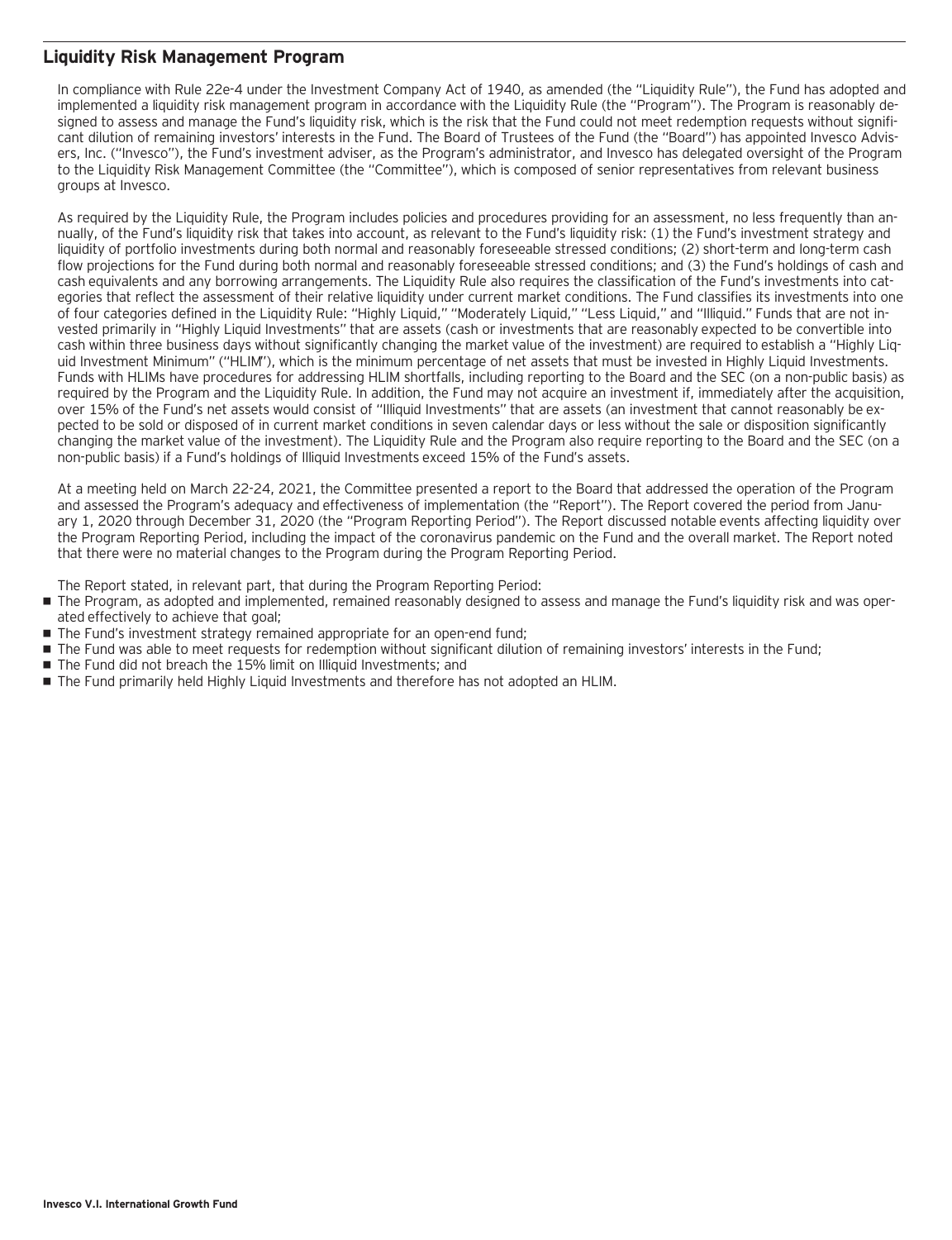# **Schedule of Investments**

June 30, 2021 (Unaudited)

|                                                                  | <b>Shares</b> | Value           |
|------------------------------------------------------------------|---------------|-----------------|
| Common Stocks & Other Equity Interests-97.33%<br>Australia-0.59% |               |                 |
| CSL Ltd.                                                         | 40,060        | \$<br>8,569,943 |
| <b>Brazil-2.36%</b>                                              |               |                 |
| B3 S.A. - Brasil, Bolsa, Balcao                                  | 10,183,002    | 34,436,064      |
|                                                                  |               |                 |
| <b>Canada-7.01%</b>                                              |               |                 |
| Bank of Nova Scotia (The)                                        | 179,808       | 11,694,192      |
| Canadian National Railway Co. (a)                                | 143,348       | 15,124,625      |
| CGI, Inc., Class A(b)                                            | 479,100       | 43,438,244      |
| Magna International, Inc.                                        | 198,796       | 18,405,790      |
| Ritchie Bros. Auctioneers, Inc.                                  | 231,996       | 13,753,942      |
|                                                                  |               | 102,416,793     |
| China-12.52%                                                     |               |                 |
| Alibaba Group Holding Ltd., ADR(b)                               | 162,493       | 36,850,163      |
| China Mengniu Dairy Co. Ltd.                                     | 3,969,000     | 24,000,701      |
| JD.com, Inc., ADR(b)                                             | 342,213       | 27,312,020      |
| Kweichow Moutai Co. Ltd., A Shares                               | 20,087        | 6,396,505       |
| New Oriental Education & Technology                              |               |                 |
| Group, Inc., ADR(b)                                              | 1,115,011     | 9,131,940       |
| Tencent Holdings Ltd.                                            | 544,600       | 40,964,342      |
| Wuliangye Yibin Co. Ltd., A Shares                               | 212,897       | 9,820,103       |
| Yum China Holdings, Inc.                                         | 429,164       | 28,432,115      |
|                                                                  |               | 182,907,889     |
| Denmark-2.81%                                                    |               |                 |
| Carlsberg A/S, Class B                                           | 111,292       | 20,776,826      |
| Novo Nordisk A/S, Class B                                        | 242,083       | 20,253,154      |
|                                                                  |               | 41,029,980      |
| France-4.61%                                                     |               |                 |
| Arkema S.A.                                                      | 83,175        | 10,442,764      |
| Kering S.A.                                                      | 13,085        | 11,450,299      |
| LVMH Moet Hennessy Louis Vuitton SE                              | 20,019        | 15,718,257      |
| Pernod Ricard S.A.                                               | 59,181        | 13,135,722      |
| Sanofi                                                           | 159,380       | 16,700,739      |
|                                                                  |               | 67,447,781      |
|                                                                  |               |                 |
| Germany-2.31%                                                    |               |                 |
| Deutsche Boerse AG                                               | 138,624       | 24,197,002      |
| Knorr-Bremse AG                                                  | 83,107        | 9,564,259       |
|                                                                  |               | 33,761,261      |
| Hong Kong-2.09%                                                  |               |                 |
| AIA Group Ltd.                                                   | 2,463,400     | 30,616,810      |
| India-2.17%                                                      |               |                 |
| HDFC Bank Ltd., ADR(b)                                           | 433,425       | 31,692,036      |
|                                                                  |               |                 |
| Ireland-3.84%                                                    |               |                 |
| CRH PLC                                                          | 466,883       | 23,688,530      |
| Flutter Entertainment PLC <sup>(b)</sup>                         | 94,395        | 17,168,723      |
| ICON PLC <sup>(b)</sup>                                          | 73,556        | 15,204,761      |
|                                                                  |               | 56,062,014      |
| Italy-2.17%                                                      |               |                 |
| FinecoBank Banca Fineco S.p.A. <sup>(b)</sup>                    | 1,812,832     | 31,678,308      |

|                                                | <b>Shares</b> |     | Value       |
|------------------------------------------------|---------------|-----|-------------|
| Japan-12.22%                                   |               |     |             |
| Asahi Group Holdings Ltd.                      | 272,200       | \$. | 12,713,783  |
| FANUC Corp.                                    | 39,700        |     | 9,569,698   |
| Hoya Corp.                                     | 143,700       |     | 19,045,831  |
| Keyence Corp.                                  | 18,400        |     | 9,281,765   |
| Koito Manufacturing Co. Ltd.                   | 309,300       |     | 19,228,114  |
| Komatsu Ltd.                                   | 515,700       |     | 12,812,988  |
| Nidec Corp.                                    | 82,500        |     | 9,555,175   |
| Olympus Corp.                                  | 1,488,000     |     | 29,562,823  |
| SMC Corp.                                      | 20,500        |     | 12,108,536  |
| Sony Group Corp.                               | 342,200       |     | 33,211,563  |
| TIS, Inc.                                      | 452,900       |     | 11,568,904  |
|                                                |               |     | 178,659,180 |
| Macau-1.36%                                    |               |     |             |
| Galaxy Entertainment Group Ltd. <sup>(b)</sup> | 2,483,000     |     | 19,876,219  |
| Mexico-2.66%                                   |               |     |             |
| Wal-Mart de Mexico S.A.B. de C.V.,             |               |     |             |
| Series V                                       | 11,908,156    |     | 38,871,461  |
| Netherlands-5.41%                              |               |     |             |
| ASML Holding N.V.                              | 26,383        |     | 18,164,733  |
| Heineken N.V.                                  | 133,714       |     | 16,210,012  |
| Prosus N.V.                                    | 122,276       |     | 11,964,172  |
| Wolters Kluwer N.V.                            | 325,311       |     | 32,696,222  |
|                                                |               |     | 79,035,139  |
| Singapore-1.03%                                |               |     |             |
| United Overseas Bank Ltd.                      | 785,966       |     | 15,114,469  |
| South Korea-4.53%                              |               |     |             |
| NAVER Corp.                                    | 86,270        |     | 31,990,578  |
| Samsung Electronics Co. Ltd.                   | 478,230       |     | 34,277,300  |
|                                                |               |     | 66,267,878  |
| <b>Sweden-5.06%</b>                            |               |     |             |
| Investor AB, Class B                           | 1,734,192     |     | 39,950,542  |
| Sandvik AB                                     | 1,331,543     |     | 34,018,475  |
|                                                |               |     | 73,969,017  |
|                                                |               |     |             |
| Switzerland-5.46%                              |               |     |             |
| Kuehne + Nagel International AG, Class R       | 67,302        |     | 23,036,297  |
| Logitech International S.A., Class R           | 91,808        |     | 11,126,712  |
| Nestle S.A.                                    | 228,852       |     | 28,500,165  |
| Roche Holding AG                               | 45,661        |     | 17,208,289  |
|                                                |               |     | 79,871,463  |
| Taiwan-2.75%                                   |               |     |             |
| Taiwan Semiconductor Manufacturing Co.         |               |     |             |
| Ltd., ADR                                      | 334,285       |     | 40,167,686  |
| United Kingdom-4.08%                           |               |     |             |
| Ashtead Group PLC                              | 220,499       |     | 16,377,793  |
| Linde PLC                                      | 89,930        |     | 25,998,763  |
| WPP PLC                                        | 1,273,094     |     | 17,235,030  |
|                                                |               |     | 59,611,586  |
|                                                |               |     |             |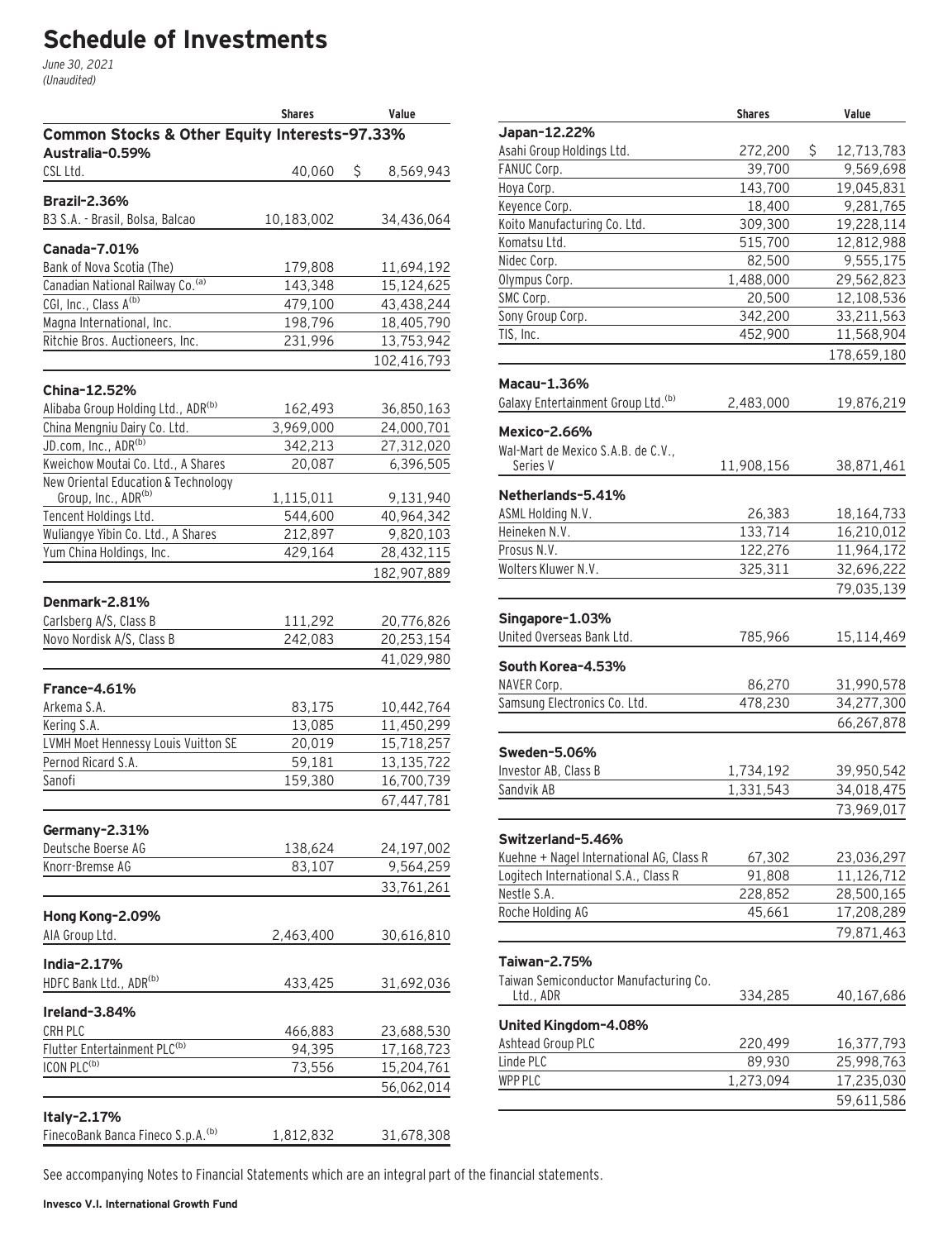|                                                                                                                                | <b>Shares</b> | Value |               |  |  |
|--------------------------------------------------------------------------------------------------------------------------------|---------------|-------|---------------|--|--|
| United States-10.29%                                                                                                           |               |       |               |  |  |
| Amcor PLC, CDI                                                                                                                 | 1,908,502     | S.    | 21,681,164    |  |  |
| Booking Holdings, Inc. <sup>(b)</sup>                                                                                          | 7,645         |       | 16,727,948    |  |  |
| Broadcom, Inc.                                                                                                                 | 86,592        |       | 41,290,529    |  |  |
| Philip Morris International, Inc.                                                                                              | 383,293       |       | 37,988,169    |  |  |
| Schneider Electric SE                                                                                                          | 207,653       |       | 32,687,600    |  |  |
|                                                                                                                                |               |       | 150,375,410   |  |  |
| Total Common Stocks & Other Equity Interests                                                                                   |               |       |               |  |  |
| (Cost \$868,548,751)                                                                                                           |               |       | 1,422,438,387 |  |  |
| Money Market Funds-2.43%                                                                                                       |               |       |               |  |  |
| Invesco Government & Agency Portfolio,                                                                                         |               |       |               |  |  |
| Institutional Class, 0.03% <sup>(c)(d)</sup>                                                                                   | 12,696,327    |       | 12,696,327    |  |  |
| Invesco Liquid Assets Portfolio,<br>Institutional Class, 0.01% <sup>(c)(d)</sup>                                               | 8,261,523     |       | 8,264,828     |  |  |
| Invesco Treasury Portfolio, Institutional                                                                                      |               |       |               |  |  |
| Class, 0.01% <sup>(c)(d)</sup>                                                                                                 | 14,510,088    |       | 14,510,088    |  |  |
| Total Money Market Funds (Cost \$35,466,262)                                                                                   |               |       | 35,471,243    |  |  |
| TOTAL INVESTMENTS IN SECURITIES<br>(excluding Investments purchased<br>with cash collateral from securities<br>on loan)-99.76% |               |       |               |  |  |
| (Cost \$904,015,013)                                                                                                           |               |       | 1,457,909,630 |  |  |
|                                                                                                                                |               |       |               |  |  |

|                                                                                                | <b>Shares</b> |   |               |  |  |
|------------------------------------------------------------------------------------------------|---------------|---|---------------|--|--|
| <b>Investments Purchased with Cash Collateral from</b><br><b>Securities on Loan</b>            |               |   |               |  |  |
| Money Market Funds-0.11%                                                                       |               |   |               |  |  |
| Invesco Private Government Fund,<br>$0.02\%$ <sup>(c)(d)(e)</sup>                              | 480,718       | S | 480,718       |  |  |
| Invesco Private Prime Fund, 0.12% <sup>(c)(d)(e)</sup>                                         | 1,121,226     |   | 1,121,674     |  |  |
| Total Investments Purchased with Cash Collateral<br>from Securities on Loan (Cost \$1,602,392) |               |   | 1,602,392     |  |  |
| TOTAL INVESTMENTS IN SECURITIES-99.87%<br>(Cost \$905,617,405)                                 |               |   | 1,459,512,022 |  |  |
| OTHER ASSETS LESS LIABILITIES-0.13%                                                            |               |   | 1,971,964     |  |  |

NET ASSETS-100.00% \$1,461,483,986

Investment Abbreviations:

ADR – American Depositary Receipt

CDI – CREST Depository Interest

Notes to Schedule of Investments:

(a) All or a portion of this security was out on loan at June 30, 2021.

(b) Non-income producing security.<br>(c) Affiliated issuer The issuer and/

Affiliated issuer. The issuer and/or the Fund is a wholly-owned subsidiary of Invesco Ltd., or is affiliated by having an investment adviser that is under common control of Invesco Ltd. The table below shows the Fund's transactions in, and earnings from, its investments in affiliates for the six months ended June 30, 2021.

|                                                                               | Value<br>December 31, 2020 | <b>Purchases</b><br>at Cost | <b>Proceeds</b><br>from Sales | Change in<br><b>Unrealized</b><br>Appreciation | Realized<br>Gain | Value<br>June 30, 2021 | <b>Dividend Income</b> |
|-------------------------------------------------------------------------------|----------------------------|-----------------------------|-------------------------------|------------------------------------------------|------------------|------------------------|------------------------|
| <b>Investments in Affiliated Money Market Funds:</b>                          |                            |                             |                               |                                                |                  |                        |                        |
| Invesco Government & Agency Portfolio, Institutional<br>Class                 | \$11,470,872               | \$52,108,562                | \$ (50,883,107)               |                                                | ٠                | \$12,696,327           | \$1,713                |
| Invesco Liquid Assets Portfolio, Institutional Class                          | 7,989,157                  | 36,619,949                  | (36, 345, 076)                | 680                                            | 118              | 8,264,828              | 862                    |
| Invesco Treasury Portfolio, Institutional Class                               | 13.109.569                 | 59,552,642                  | (58, 152, 123)                |                                                | ٠                | 14.510.088             | 689                    |
| Investments Purchased with Cash Collateral from<br><b>Securities on Loan:</b> |                            |                             |                               |                                                |                  |                        |                        |
| Invesco Private Government Fund                                               | ٠                          | 28,804,320                  | (28, 323, 602)                |                                                |                  | 480.718                | $106*$                 |
| Invesco Private Prime Fund                                                    |                            | 60.796.986                  | (59.675.312)                  |                                                | ٠                | 1.121.674              | $2.241*$               |
| Total                                                                         | \$32.569.598               | \$237,882,459               | \$(233, 379, 220)             | \$680                                          | \$118            | \$37,073,635           | \$5,611                |

\* Represents the income earned on the investment of cash collateral, which is included in securities lending income on the Statement of Operations. Does not include rebates and fees paid to lending agent or premiums received from borrowers, if any.

(d) The rate shown is the 7-day SEC standardized yield as of June 30, 2021.<br>(e) The security has been segregated to satisfy the commitment to return the

The security has been segregated to satisfy the commitment to return the cash collateral received in securities lending transactions upon the borrower's return of the securities loaned. See Note 1I.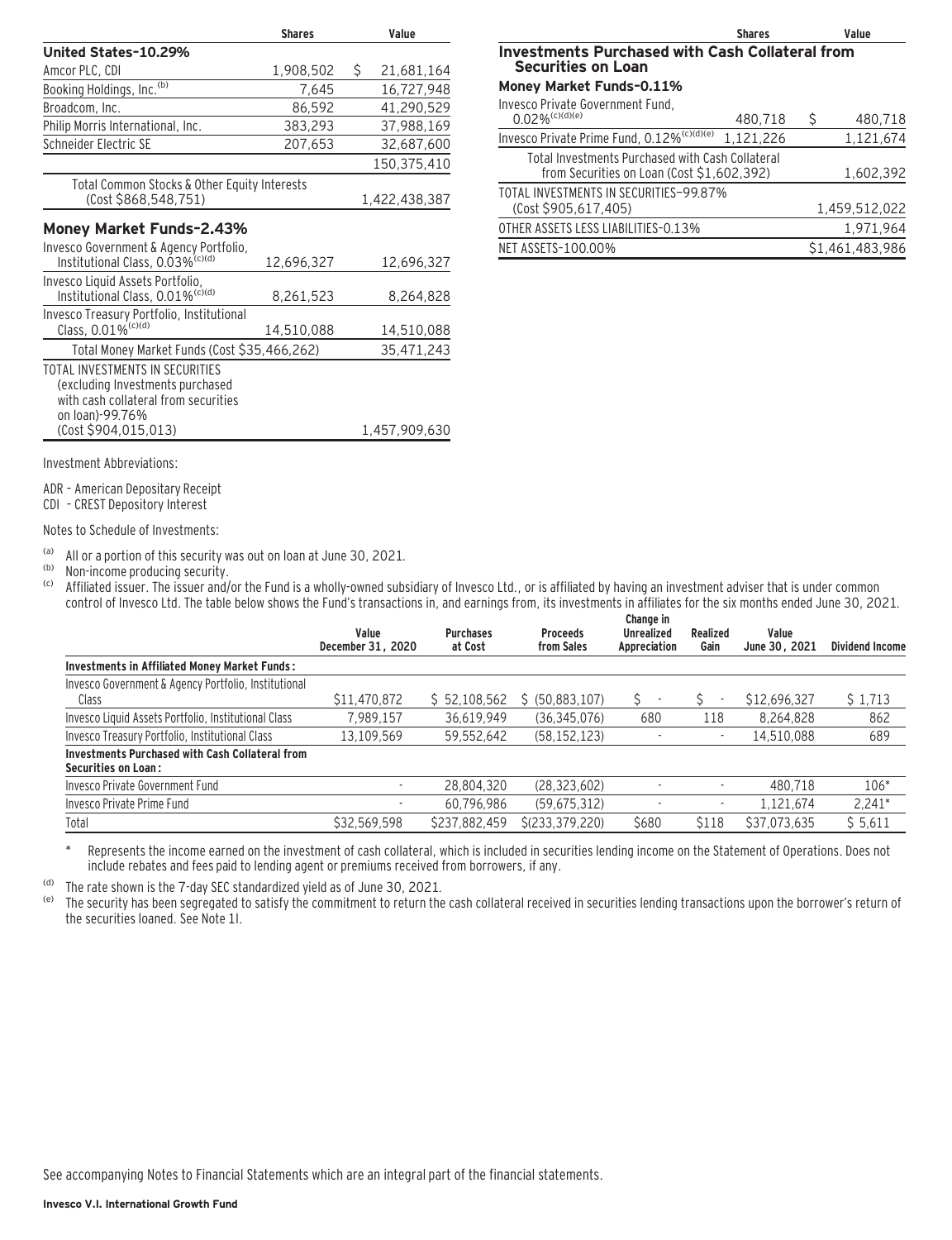# **Portfolio Composition**

By sector, based on Net Assets as of June 30, 2021

| <b>Consumer Discretionary</b>                         | 18.18% |
|-------------------------------------------------------|--------|
| Industrials                                           | 15.14  |
| <b>Financials</b>                                     | 15.01  |
| Information Technology                                | 14.32  |
| <b>Consumer Staples</b>                               | 14.26  |
| <b>Health Care</b>                                    | 8.66   |
| <b>Communication Services</b>                         | 6.17   |
| <b>Materials</b>                                      | 5.59   |
| Money Market Funds Plus Other Assets Less Liabilities | 2.67   |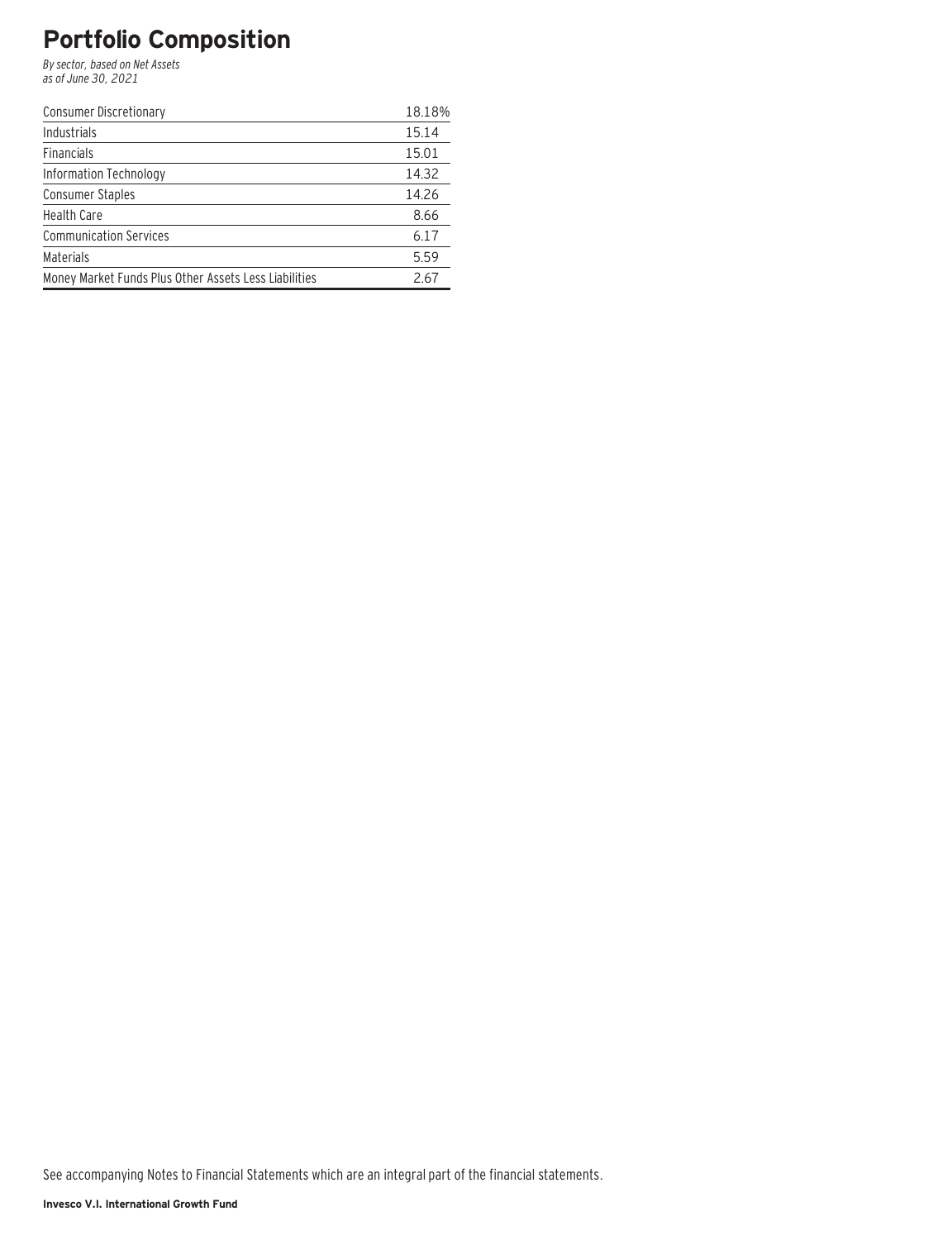## **Statement of Assets and Liabilities**

June 30, 2021 (Unaudited)

## **Assets:**

| Investments in securities, at value                                                 |    |                 |
|-------------------------------------------------------------------------------------|----|-----------------|
| (Cost \$868,548,751)*                                                               |    | \$1,422,438,387 |
| Investments in affiliated money market funds, at value                              |    |                 |
| (Cost \$37,068,654)                                                                 |    | 37,073,635      |
| Foreign currencies, at value (Cost \$1,806,683)                                     |    | 1,794,450       |
| Receivable for:                                                                     |    |                 |
| Fund shares sold                                                                    |    | 385,184         |
| Dividends                                                                           |    | 3,726,725       |
| Investment for trustee deferred compensation and                                    |    |                 |
| retirement plans                                                                    |    | 263,610         |
| <b>Total assets</b>                                                                 |    | 1,465,681,991   |
| Liabilities:                                                                        |    |                 |
| Payable for:                                                                        |    |                 |
| Fund shares reacquired                                                              |    | 766,566         |
| Collateral upon return of securities loaned                                         |    | 1,602,392       |
| Accrued fees to affiliates                                                          |    | 1,383,753       |
| Accrued other operating expenses                                                    |    | 156,797         |
| Trustee deferred compensation and retirement plans                                  |    | 288,497         |
| <b>Total liabilities</b>                                                            |    | 4,198,005       |
| Net assets applicable to shares outstanding                                         |    | \$1,461,483,986 |
|                                                                                     |    |                 |
| Net assets consist of:                                                              |    |                 |
| Shares of beneficial interest                                                       | \$ | 755,380,095     |
| Distributable earnings                                                              |    | 706,103,891     |
|                                                                                     |    | \$1,461,483,986 |
| <b>Net Assets:</b>                                                                  |    |                 |
| Series I                                                                            | \$ | 485,425,780     |
| Series II                                                                           | \$ | 976,058,206     |
| Shares outstanding, no par value, with an unlimited number of<br>shares authorized: |    |                 |
| Series I                                                                            |    | 10,731,237      |
| Series II                                                                           |    | 21,934,639      |
| Series I:                                                                           |    |                 |
| Net asset value per share                                                           | Ś  | 45.23           |
| Series II:                                                                          |    |                 |

\* At June 30, 2021, security with a value of \$1,510,586 was on loan to brokers.

Net asset value per share  $$$  44.50

## **Statement of Operations**

For the six months ended June 30, 2021 (Unaudited)

## **Investment income:**

| Dividends (net of foreign withholding taxes of \$1,396,910) | \$13,263,675 |
|-------------------------------------------------------------|--------------|
| Dividends from affiliated money market funds (includes      |              |
| securities lending income of \$15,411)                      | 18,675       |
| Total investment income                                     | 13,282,350   |
| <b>Expenses:</b>                                            |              |
| Advisory fees                                               | 5,142,620    |
| Administrative services fees                                | 1,193,737    |
| Distribution fees - Series II                               | 1,218,149    |
| Transfer agent fees                                         | 38,473       |
| Trustees' and officers' fees and benefits                   | 14,280       |
| Reports to shareholders                                     | 6,139        |
| Professional services fees                                  | 32,487       |
| 0ther                                                       | 5,522        |
| Total expenses                                              | 7,651,407    |
| Less: Fees waived                                           | (7, 433)     |
| Net expenses                                                | 7,643,974    |
| Net investment income                                       | 5.638.376    |

### **Realized and unrealized gain (loss) from:**

Net realized gain from:

| Unaffiliated investment securities                       | 71,895,935   |
|----------------------------------------------------------|--------------|
| Affiliated investment securities                         | 118          |
| Foreign currencies                                       | 78,242       |
|                                                          | 71,974,295   |
| Change in net unrealized appreciation (depreciation) of: |              |
| Unaffiliated investment securities                       | 11,960,421   |
| Affiliated investment securities                         | 680          |
| Foreign currencies                                       | (187, 805)   |
|                                                          | 11,773,296   |
| Net realized and unrealized gain                         | 83,747,591   |
| Net increase in net assets resulting from operations     | \$89,385,967 |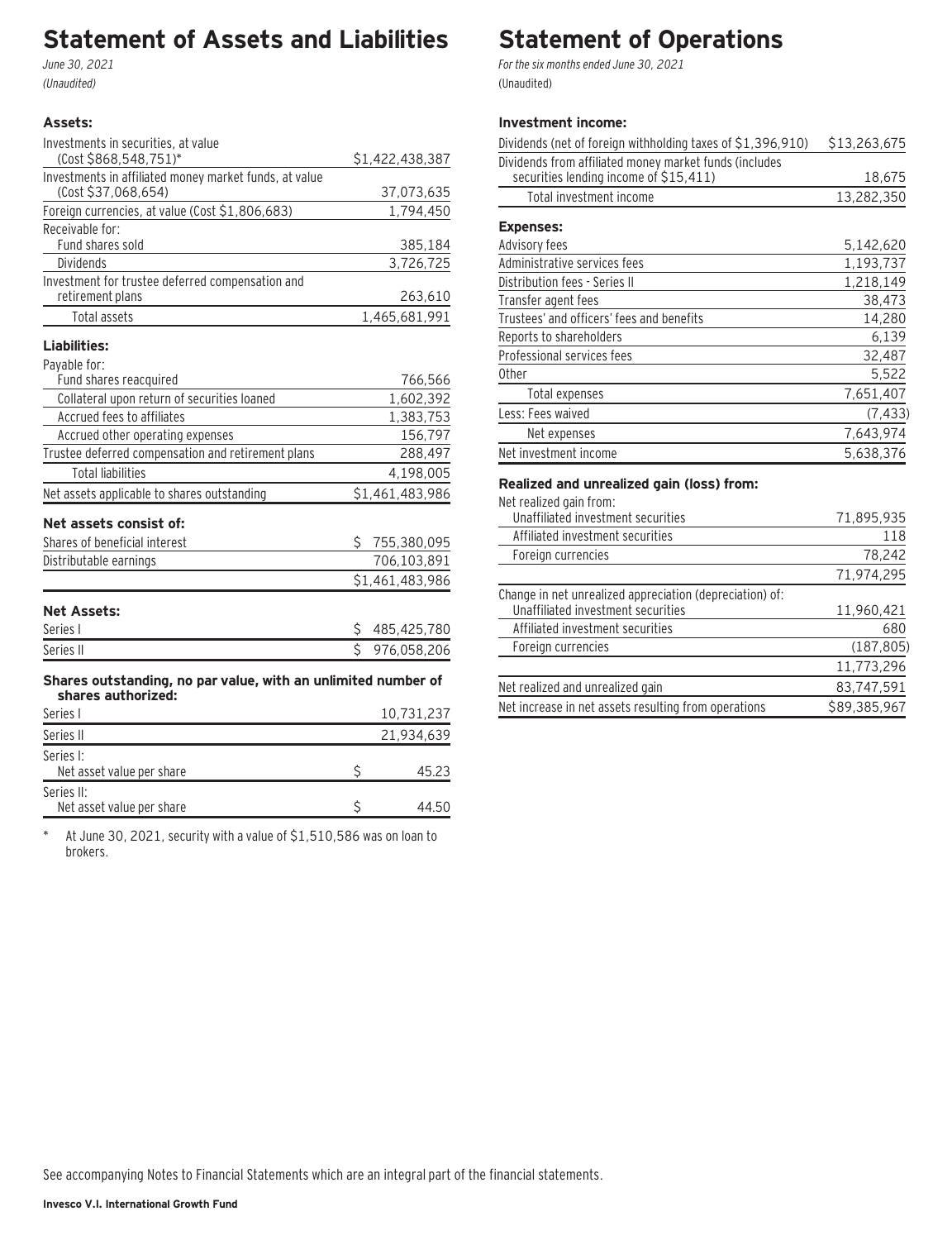## **Statement of Changes in Net Assets**

For the six months ended June 30, 2021 and the year ended December 31, 2020 (Unaudited)

|                                                                         | June 30,<br>2021 |   | December 31,<br>2020 |
|-------------------------------------------------------------------------|------------------|---|----------------------|
| <b>Operations:</b>                                                      |                  |   |                      |
| Net investment income                                                   | \$<br>5,638,376  | S | 6,271,215            |
| Net realized gain                                                       | 71,974,295       |   | 98,458,953           |
| Change in net unrealized appreciation                                   | 11,773,296       |   | 61,571,398           |
| Net increase in net assets resulting from operations                    | 89,385,967       |   | 166,301,566          |
| Distributions to shareholders from distributable earnings:              |                  |   |                      |
| Series I                                                                |                  |   | (19,693,113)         |
| Series II                                                               |                  |   | (38,602,388)         |
| Total distributions from distributable earnings                         |                  |   | (58, 295, 501)       |
| <b>Share transactions-net:</b>                                          |                  |   |                      |
| Series I                                                                | (12, 971, 065)   |   | (34, 482, 600)       |
| Series II                                                               | (56, 978, 240)   |   | (103, 508, 855)      |
| Net increase (decrease) in net assets resulting from share transactions | (69, 949, 305)   |   | (137, 991, 455)      |
| Net increase (decrease) in net assets                                   | 19,436,662       |   | (29, 985, 390)       |
| Net assets:                                                             |                  |   |                      |
| Beginning of period                                                     | 1,442,047,324    |   | 1,472,032,714        |
| End of period                                                           | \$1,461,483,986  |   | \$1,442,047,324      |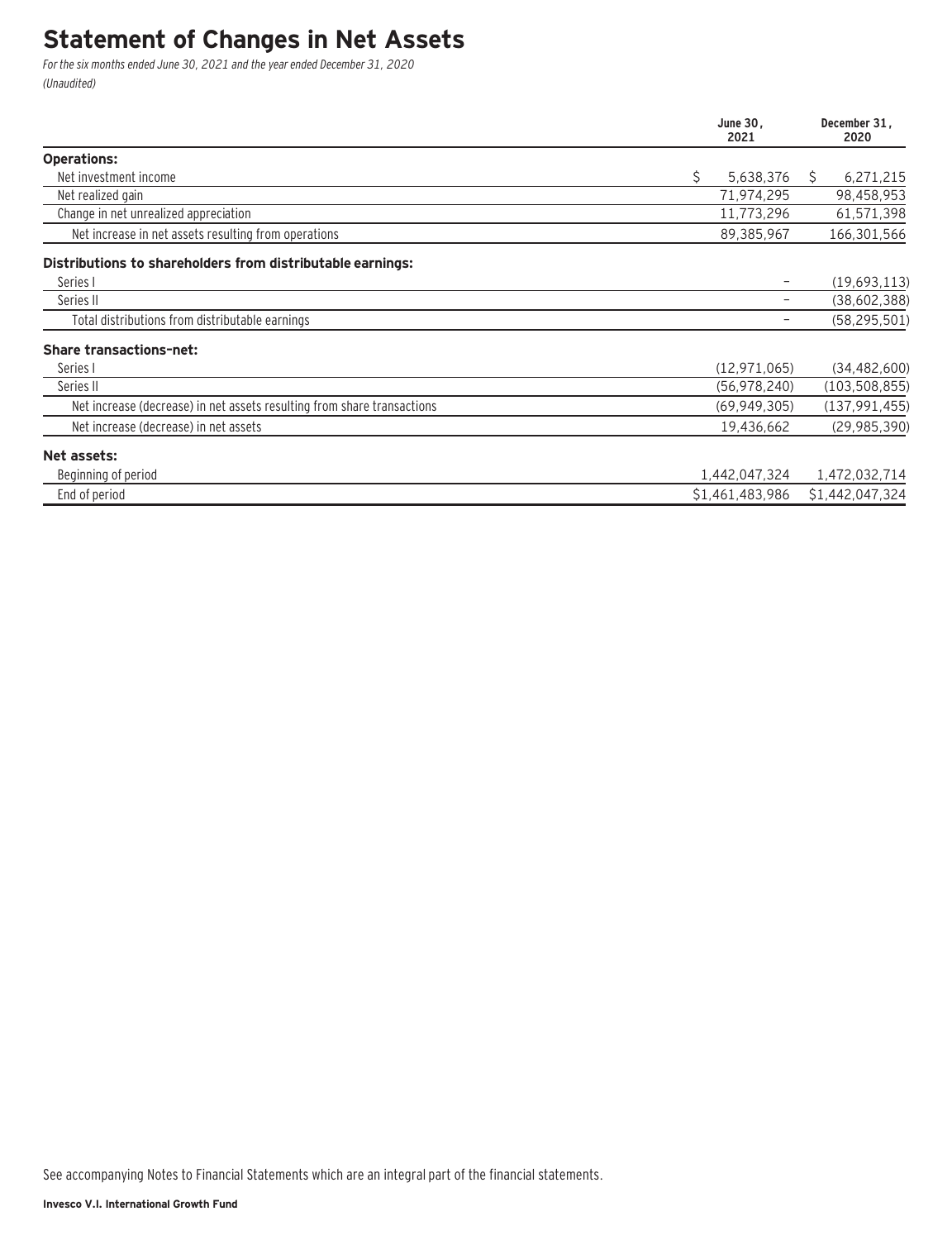## **Financial Highlights**

#### (Unaudited)

The following schedule presents financial highlights for a share of the Fund outstanding throughout the periods indicated.

|                           | Net asset<br>value,<br>beginning<br>of period | <b>Net</b><br>investment<br>income <sup>(a)</sup> | Net gains<br>(losses)<br>on securities<br>(both<br>realized and<br>unrealized) | Total from<br>investment<br>operations | <b>Dividends</b><br>from net<br>investment<br>income | <b>Distributions</b><br>from net<br>realized<br>gains | Total<br>distributions        | Net asset<br>value, end<br>of period | Total<br>return <sup>(b)</sup> | Net assets.<br>end of period<br>(000's omitted) | Ratio of<br>expenses<br>to average<br>net assets<br>with fee waivers<br>and/or<br>expenses<br>absorbed | Ratio of<br>expenses<br>to average net<br>assets without<br>fee waivers<br>and/or<br>expenses<br>absorbed | Ratio of net<br>investment<br>income<br>to average<br>net assets | Portfolio<br>turnover <sup>(c)</sup> |
|---------------------------|-----------------------------------------------|---------------------------------------------------|--------------------------------------------------------------------------------|----------------------------------------|------------------------------------------------------|-------------------------------------------------------|-------------------------------|--------------------------------------|--------------------------------|-------------------------------------------------|--------------------------------------------------------------------------------------------------------|-----------------------------------------------------------------------------------------------------------|------------------------------------------------------------------|--------------------------------------|
| Series I                  |                                               |                                                   |                                                                                |                                        |                                                      |                                                       |                               |                                      |                                |                                                 |                                                                                                        |                                                                                                           |                                                                  |                                      |
| Six months ended 06/30/21 | \$42.52                                       | \$0.21                                            | \$2.50                                                                         | \$2.71                                 | Ŝ.                                                   | Ś                                                     | Ś<br>$\overline{\phantom{a}}$ | \$45.23                              | 6.37%                          | Ŝ<br>485.426                                    | $0.89\%$ <sup>(d)</sup>                                                                                | $0.89\%$ <sup>(d)</sup>                                                                                   | $0.94\%$ <sup>(d)</sup>                                          | 15%                                  |
| Year ended 12/31/20       | 39.05                                         | 0.24                                              | 5.04                                                                           | 5.28                                   | (0.92)                                               | (0.89)                                                | (1.81)                        | 42.52                                | 14.02                          | 468.726                                         | 0.91                                                                                                   | 0.91                                                                                                      | 0.65                                                             | 52                                   |
| Year ended 12/31/19       | 32.98                                         | 0.58                                              | 8.60                                                                           | 9.18                                   | (0.62)                                               | (2.49)                                                | (3.11)                        | 39.05                                | 28.54                          | 466,401                                         | 0.89                                                                                                   | 0.89                                                                                                      | 1.54                                                             | 31                                   |
| Year ended 12/31/18       | 39.89                                         | 0.66                                              | (6.51)                                                                         | (5.85)                                 | (0.79)                                               | (0.27)                                                | (1.06)                        | 32.98                                | (14.97)                        | 414.774                                         | 0.92                                                                                                   | 0.93                                                                                                      | 1.74                                                             | 35                                   |
| Year ended 12/31/17       | 32.89                                         | 0.49                                              | 7.06                                                                           | 7.55                                   | (0.55)                                               | $\qquad \qquad =$                                     | (0.55)                        | 39.89                                | 23.00                          | 627,894                                         | 0.92                                                                                                   | 0.93                                                                                                      | 1.34                                                             | 34                                   |
| Year ended 12/31/16       | 33.49                                         | 0.50                                              | (0.63)                                                                         | (0.13)                                 | (0.47)                                               | $\overline{\phantom{a}}$                              | (0.47)                        | 32.89                                | (0.45)                         | 540,460                                         | 0.95                                                                                                   | 0.96                                                                                                      | 1.51                                                             | 18                                   |
| Series II                 |                                               |                                                   |                                                                                |                                        |                                                      |                                                       |                               |                                      |                                |                                                 |                                                                                                        |                                                                                                           |                                                                  |                                      |
| Six months ended 06/30/21 | 41.88                                         | 0.15                                              | 2.47                                                                           | 2.62                                   |                                                      |                                                       | $\overline{\phantom{0}}$      | 44.50                                | 6.26                           | 976.058                                         | 1.14 <sup>(d)</sup>                                                                                    | 1.14 <sup>(d)</sup>                                                                                       | 0.69 <sup>(d)</sup>                                              | 15                                   |
| Year ended 12/31/20       | 38.48                                         | 0.15                                              | 4.95                                                                           | 5.10                                   | (0.81)                                               | (0.89)                                                | (1.70)                        | 41.88                                | 13.74                          | 973.322                                         | 1.16                                                                                                   | 1.16                                                                                                      | 0.40                                                             | 52                                   |
| Year ended 12/31/19       | 32.52                                         | 0.48                                              | 8.47                                                                           | 8.95                                   | (0.50)                                               | (2.49)                                                | (2.99)                        | 38.48                                | 28.20                          | 1,005,632                                       | 1.14                                                                                                   | 1.14                                                                                                      | 1.29                                                             | 31                                   |
| Year ended 12/31/18       | 39.33                                         | 0.56                                              | (6.42)                                                                         | (5.86)                                 | (0.68)                                               | (0.27)                                                | (0.95)                        | 32.52                                | (15.18)                        | 862,729                                         | 1.17                                                                                                   | 1.18                                                                                                      | 1.49                                                             | 35                                   |
| Year ended 12/31/17       | 32.44                                         | 0.40                                              | 6.96                                                                           | 7.36                                   | (0.47)                                               | $\qquad \qquad =$                                     | (0.47)                        | 39.33                                | 22.73                          | 1,448,723                                       | 1.17                                                                                                   | 1.18                                                                                                      | 1.09                                                             | 34                                   |
| Year ended 12/31/16       | 33.04                                         | 0.41                                              | (0.62)                                                                         | (0.21)                                 | (0.39)                                               | $\qquad \qquad =$                                     | (0.39)                        | 32.44                                | (0.70)                         | 1,167,820                                       | 1.20                                                                                                   | 1.21                                                                                                      | 1.26                                                             | 18                                   |

(a) Calculated using average shares outstanding.<br>(b) Includes adjustments in accordance with accounting principles generally accepted in the United States of America and as such, the net asset value for financial reporting the returns based upon those net asset values may differ from the net asset value and returns for shareholder transactions. Total returns are not annualized for periods less than one year, if applicable, and do not reflect

(c) Portfolio turnover is calculated at the fund level and is not annualized for periods less than one year, if applicable.<br>(d) Ratios are annualized and based on average daily net assets (OOO's omitted) of \$481,044 and \$9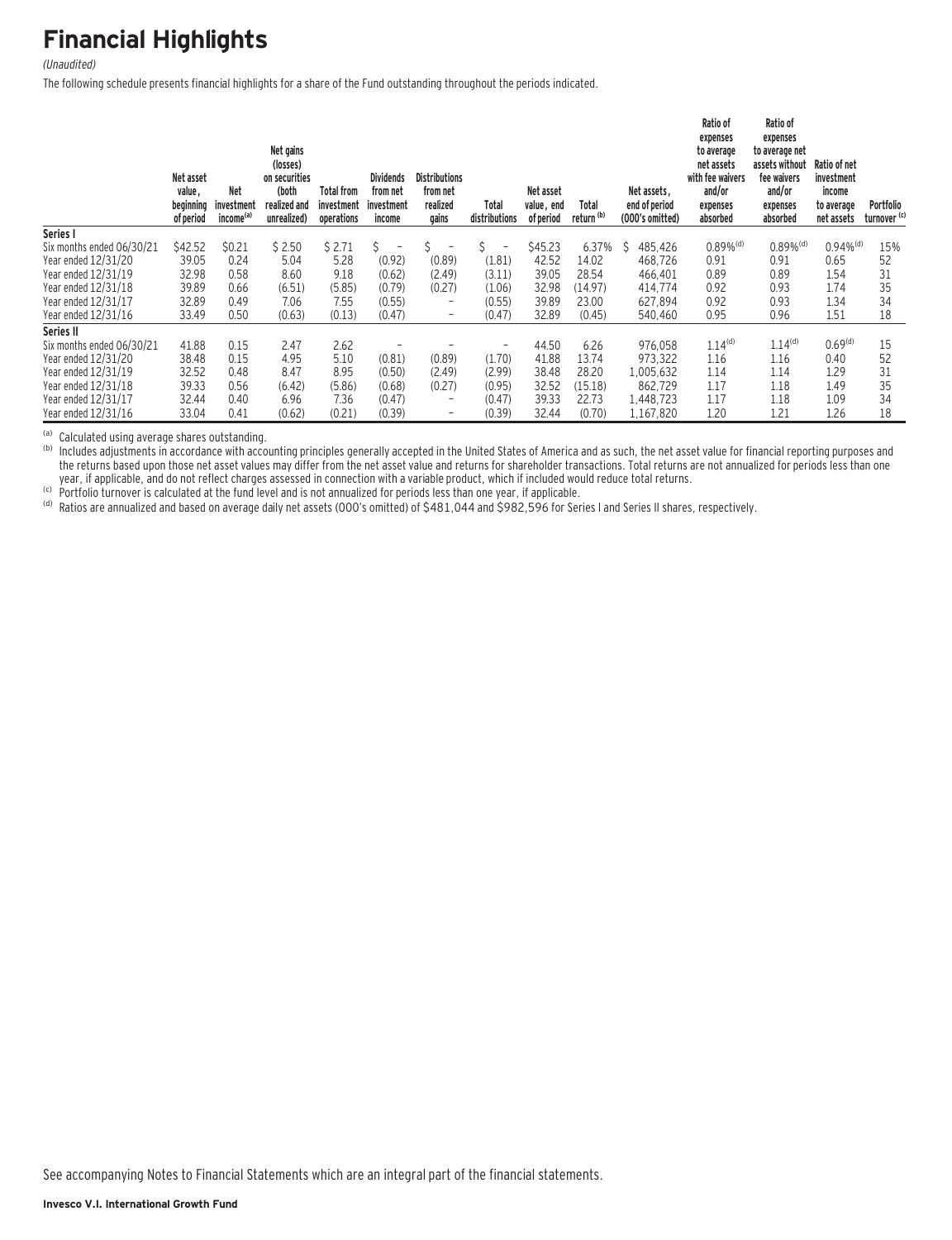## **Notes to Financial Statements**

June 30, 2021 (Unaudited)

### **NOTE 1—Significant Accounting Policies**

Invesco V.I. International Growth Fund (the "Fund") is a series portfolio of AIM Variable Insurance Funds (Invesco Variable Insurance Funds) (the "Trust"). The Trust is a Delaware statutory trust registered under the Investment Company Act of 1940, as amended (the "1940 Act"), as an open-end series management investment company. Information presented in these financial statements pertains only to the Fund. Matters affecting the Fund or each class will be voted on exclusively by the shareholders of the Fund or each class. Current Securities and Exchange Commission ("SEC") guidance, however, requires participating insurance companies offering separate accounts to vote shares proportionally in accordance with the instructions of the contract owners whose investments are funded by shares of each Fund or class.

The Fund's investment objective is long-term growth of capital.

The Fund currently offers two classes of shares, Series I and Series II, both of which are offered to insurance company separate accounts funding variable annuity contracts and variable life insurance policies ("variable products").

The Fund is an investment company and accordingly follows the investment company accounting and reporting guidance in accordance with Financial Accounting Standards Board Accounting Standards Codification Topic 946, Financial Services – Investment Companies.

The following is a summary of the significant accounting policies followed by the Fund in the preparation of its financial statements.

**A. Security Valuations** — Securities, including restricted securities, are valued according to the following policy.

A security listed or traded on an exchange (except convertible securities) is valued at its last sales price or official closing price as of the close of the customary trading session on the exchange where the security is principally traded, or lacking any sales or official closing price on a particular day, the security may be valued at the closing bid price on that day. Securities traded in the over-the-counter market are valued based on prices furnished by independent pricing services or market makers. When such securities are valued by an independent pricing service they may be considered fair valued. Futures contracts are valued at the final settlement price set by an exchange on which they are principally traded. Listed options are valued at the mean between the last bid and asked prices from the exchange on which they are principally traded. Options not listed on an exchange are valued by an independent source at the mean between the last bid and asked prices. For purposes of determining net asset value ("NAV") per share, futures and option contracts generally are valued 15 minutes after the close of the customary trading session of the New York Stock Exchange ("NYSE").

Investments in open-end and closed-end registered investment companies that do not trade on an exchange are valued at the end-of-day net asset value per share. Investments in open-end and closed-end registered investment companies that trade on an exchange are valued at the last sales price or official closing price as of the close of the customary trading session on the exchange where the security is principally traded.

Debt obligations (including convertible securities) and unlisted equities are fair valued using an evaluated quote provided by an independent pricing service. Evaluated quotes provided by the pricing service may be determined without exclusive reliance on quoted prices, and may reflect appropriate factors such as institution-size trading in similar groups of securities, developments related to specific securities, dividend rate (for unlisted equities), yield (for debt obligations), quality, type of issue, coupon rate (for debt obligations), maturity (for debt obligations), individual trading characteristics and other market data. Pricing services generally value debt obligations assuming orderly transactions of institutional round lot size, but a fund may hold or transact in the same securities in smaller, odd lot sizes. Odd lots often trade at lower prices than institutional round lots. Debt obligations are subject to interest rate and credit risks. In addition, all debt obligations involve some risk of default with respect to interest and/or principal payments.

Foreign securities' (including foreign exchange contracts) prices are converted into U.S. dollar amounts using the applicable exchange rates as of the close of the NYSE. If market quotations are available and reliable for foreign exchange-traded equity securities, the securities will be valued at the market quotations. Because trading hours for certain foreign securities end before the close of the NYSE, closing market quotations may become unreliable. If between the time trading ends on a particular security and the close of the customary trading session on the NYSE, events occur that the investment adviser determines are significant and make the closing price unreliable, the Fund may fair value the security. If the event is likely to have affected the closing price of the security, the security will be valued at fair value in good faith using procedures approved by the Board of Trustees. Adjustments to closing prices to reflect fair value may also be based on a screening process of an independent pricing service to indicate the degree of certainty, based on historical data, that the closing price in the principal market where a foreign security trades is not the current value as of the close of the NYSE. Foreign securities' prices meeting the approved degree of certainty that the price is not reflective of current value will be priced at the indication of fair value from the independent pricing service. Multiple factors may be considered by the independent pricing service in determining adjustments to reflect fair value and may include information relating to sector indices, American Depositary Receipts and domestic and foreign index futures. Foreign securities may have additional risks including exchange rate changes, potential for sharply devalued currencies and high inflation, political and economic upheaval, the relative lack of issuer information, relatively low market liquidity and the potential lack of strict financial and accounting controls and standards.

Securities for which market prices are not provided by any of the above methods may be valued based upon quotes furnished by independent sources. The last bid price may be used to value equity securities. The mean between the last bid and asked prices is used to value debt obligations, including corporate loans.

Securities for which market quotations are not readily available or became unreliable are valued at fair value as determined in good faith by or under the supervision of the Trust's officers following procedures approved by the Board of Trustees. Issuer specific events, market trends, bid/asked quotes of brokers and information providers and other market data may be reviewed in the course of making a good faith determination of a security's fair value.

The Fund may invest in securities that are subject to interest rate risk, meaning the risk that the prices will generally fall as interest rates rise and, conversely, the prices will generally rise as interest rates fall. Specific securities differ in their sensitivity to changes in interest rates depending on their individual characteristics. Changes in interest rates may result in increased market volatility, which may affect the value and/or liquidity of certain Fund investments.

Valuations change in response to many factors including the historical and prospective earnings of the issuer, the value of the issuer's assets, general market conditions which are not specifically related to the particular issuer, such as real or perceived adverse economic conditions, changes in the general outlook for revenues or corporate earnings, changes in interest or currency rates, regional or global instability, natural or environmental disasters, widespread disease or other public health issues, war, acts of terrorism or adverse investor sentiment generally and market liquidity. Because of the inherent uncertainties of valuation, the values reflected in the financial statements may materially differ from the value received upon actual sale of those investments.

**B. Securities Transactions and Investment Income** - Securities transactions are accounted for on a trade date basis. Realized gains or losses on sales are computed on the basis of specific identification of the securities sold. Interest income (net of withholding tax, if any) is recorded on an accrual basis from settlement date and includes coupon interest and amortization of premium and accretion of discount on debt securities as applicable. Dividend income (net of withholding tax, if any) is recorded on the ex-dividend date.

The Fund may periodically participate in litigation related to Fund investments. As such, the Fund may receive proceeds from litigation settlements. Any proceeds received are included in the Statement of Operations as realized gain (loss) for investments no longer held and as unrealized gain (loss) for investments still held.

Brokerage commissions and mark ups are considered transaction costs and are recorded as an increase to the cost basis of securities purchased and/or a reduction of proceeds on a sale of securities. Such transaction costs are included in the determination of net realized and unrealized gain (loss) from investment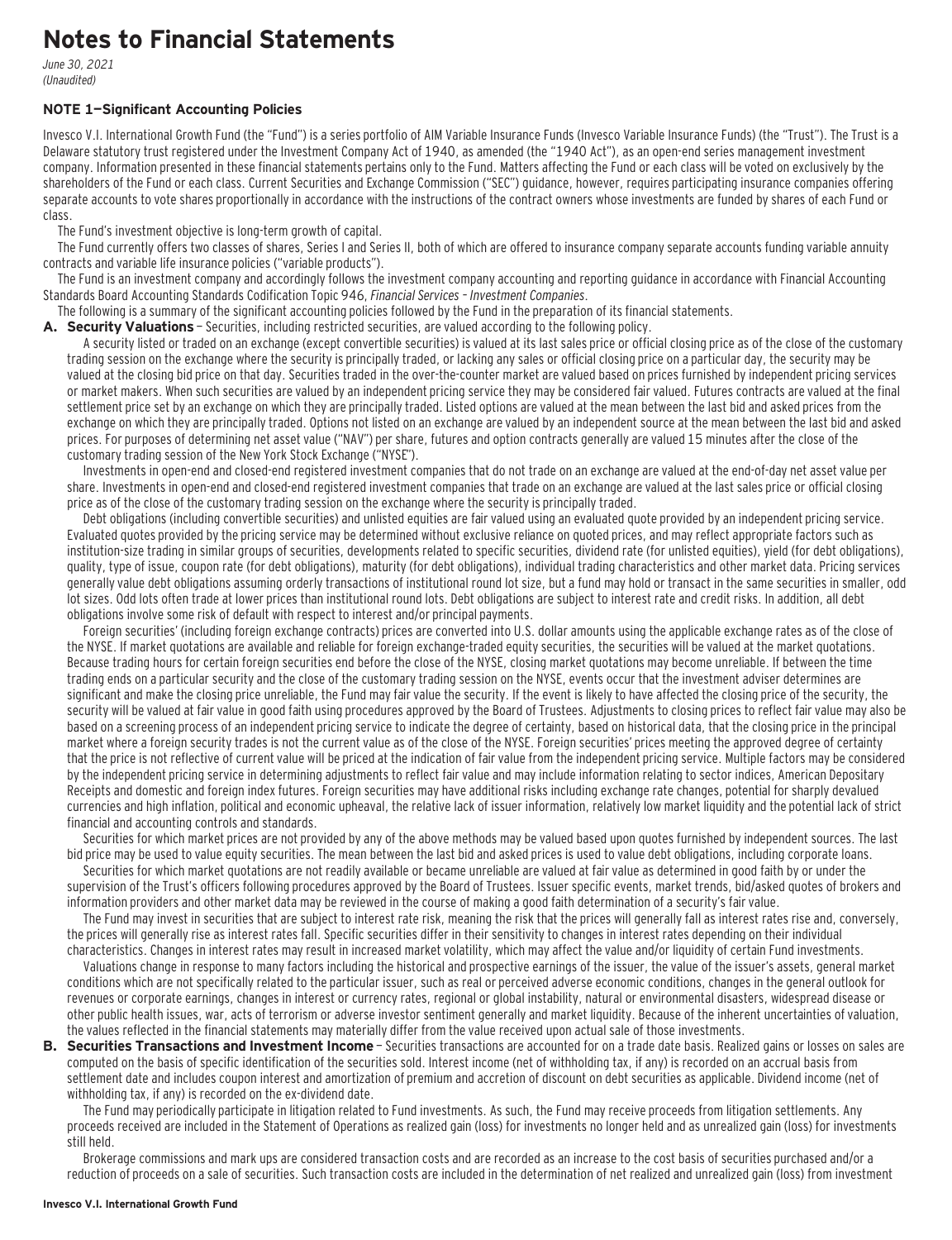securities reported in the Statement of Operations and the Statement of Changes in Net Assets and the net realized and unrealized gains (losses) on securities per share in the Financial Highlights. Transaction costs are included in the calculation of the Fund's net asset value and, accordingly, they reduce the Fund's total returns. These transaction costs are not considered operating expenses and are not reflected in net investment income reported in the Statement of Operations and the Statement of Changes in Net Assets, or the net investment income per share and the ratios of expenses and net investment income reported in the Financial Highlights, nor are they limited by any expense limitation arrangements between the Fund and the investment adviser. The Fund allocates income and realized and unrealized capital gains and losses to a class based on the relative net assets of each class.

- **C. Country Determination**  For the purposes of making investment selection decisions and presentation in the Schedule of Investments, the investment adviser may determine the country in which an issuer is located and/or credit risk exposure based on various factors. These factors include the laws of the country under which the issuer is organized, where the issuer maintains a principal office, the country in which the issuer derives 50% or more of its total revenues and the country that has the primary market for the issuer's securities, as well as other criteria. Among the other criteria that may be evaluated for making this determination are the country in which the issuer maintains 50% or more of its assets, the type of security, financial guarantees and enhancements, the nature of the collateral and the sponsor organization. Country of issuer and/or credit risk exposure has been determined to be the United States of America, unless otherwise noted.
- **D. Distributions**  Distributions from net investment income and net realized capital gain, if any, are generally declared and paid to separate accounts of participating insurance companies annually and recorded on the ex-dividend date.
- **E. Federal Income Taxes** The Fund intends to comply with the requirements of Subchapter M of the Internal Revenue Code of 1986, as amended (the "Internal Revenue Code"), necessary to qualify as a regulated investment company and to distribute substantially all of the Fund's taxable earnings to shareholders. As such, the Fund will not be subject to federal income taxes on otherwise taxable income (including net realized capital gain) that is distributed to shareholders. Therefore, no provision for federal income taxes is recorded in the financial statements.

The Fund recognizes the tax benefits of uncertain tax positions only when the position is more likely than not to be sustained. Management has analyzed the Fund's uncertain tax positions and concluded that no liability for unrecognized tax benefits should be recorded related to uncertain tax positions. Management is not aware of any tax positions for which it is reasonably possible that the total amounts of unrecognized tax benefits will change materially in the next 12 months. The Fund files tax returns in the U.S. Federal jurisdiction and certain other jurisdictions. Generally, the Fund is subject to examinations by such taxing

- authorities for up to three years after the filing of the return for the tax period. **F. Expenses** – Fees provided for under the Rule 12b-1 plan of a particular class of the Fund and which are directly attributable to that class are charged to the
- operations of such class. All other expenses are allocated among the classes based on relative net assets.
- **G. Accounting Estimates** The preparation of financial statements in conformity with accounting principles generally accepted in the United States of America ("GAAP") requires management to make estimates and assumptions that affect the reported amounts of assets and liabilities at the date of the financial statements and the reported amounts of revenues and expenses during the reporting period including estimates and assumptions related to taxation. Actual results could differ from those estimates by a significant amount. In addition, the Fund monitors for material events or transactions that may occur or become known after the period-end date and before the date the financial statements are released to print.
- **H. Indemnifications**  Under the Trust's organizational documents, each Trustee, officer, employee or other agent of the Trust is indemnified against certain liabilities that may arise out of the performance of their duties to the Fund. Additionally, in the normal course of business, the Fund enters into contracts, including the Fund's servicing agreements, that contain a variety of indemnification clauses. The Fund's maximum exposure under these arrangements is unknown as this would involve future claims that may be made against the Fund that have not yet occurred. The risk of material loss as a result of such indemnification claims is considered remote.
- **I. Securities Lending**  The Fund may lend portfolio securities having a market value up to one-third of the Fund's total assets. Such loans are secured by collateral equal to no less than the market value of the loaned securities determined daily by the securities lending provider. Such collateral will be cash or debt securities issued or guaranteed by the U.S. Government or any of its sponsored agencies. Cash collateral received in connection with these loans is invested in short-term money market instruments or affiliated money market funds and is shown as such on the Schedule of Investments. The Fund bears the risk of loss with respect to the investment of collateral. It is the Fund's policy to obtain additional collateral from or return excess collateral to the borrower by the end of the next business day, following the valuation date of the securities loaned. Therefore, the value of the collateral held may be temporarily less than the value of the securities on loan. When loaning securities, the Fund retains certain benefits of owning the securities, including the economic equivalent of dividends or interest generated by the security. Lending securities entails a risk of loss to the Fund if, and to the extent that, the market value of the securities loaned were to increase and the borrower did not increase the collateral accordingly, and the borrower failed to return the securities. The securities loaned are subject to termination at the option of the borrower or the Fund. Upon termination, the borrower will return to the Fund the securities loaned and the Fund will return the collateral. Upon the failure of the borrower to return the securities, collateral may be liquidated and the securities may be purchased on the open market to replace the loaned securities. The Fund could experience delays and costs in gaining access to the collateral and the securities may lose value during the delay which could result in potential losses to the Fund. Some of these losses may be indemnified by the lending agent. The Fund bears the risk of any deficiency in the amount of the collateral available for return to the borrower due to any loss on the collateral invested. Dividends received on cash collateral investments for securities lending transactions, which are net of compensation to counterparties, are included in Dividends from affiliated money market funds on the Statement of Operations. The aggregate value of securities out on loan, if any, is shown as a footnote on the Statement of Assets and Liabilities.
- **J. Foreign Currency Translations**  Foreign currency is valued at the close of the NYSE based on quotations posted by banks and major currency dealers. Portfolio securities and other assets and liabilities denominated in foreign currencies are translated into U.S. dollar amounts at the date of valuation. Purchases and sales of portfolio securities (net of foreign taxes withheld on disposition) and income items denominated in foreign currencies are translated into U.S. dollar amounts on the respective dates of such transactions. The Fund does not separately account for the portion of the results of operations resulting from changes in foreign exchange rates on investments and the fluctuations arising from changes in market prices of securities held. The combined results of changes in foreign exchange rates and the fluctuation of market prices on investments (net of estimated foreign tax withholding) are included with the net realized and unrealized gain or loss from investments in the Statement of Operations. Reported net realized foreign currency gains or losses arise from (1) sales of foreign currencies, (2) currency gains or losses realized between the trade and settlement dates on securities transactions, and (3) the difference between the amounts of dividends, interest, and foreign withholding taxes recorded on the Fund's books and the U.S. dollar equivalent of the amounts actually received or paid. Net unrealized foreign currency gains and losses arise from changes in the fair values of assets and liabilities, other than investments in securities at fiscal period end, resulting from changes in exchange rates.

The Fund may invest in foreign securities, which may be subject to foreign taxes on income, gains on investments or currency repatriation, a portion of which may be recoverable. Foreign taxes, if any, are recorded based on the tax regulations and rates that exist in the foreign markets in which the Fund invests and are shown in the Statement of Operations.

**K. Forward Foreign Currency Contracts** — The Fund may engage in foreign currency transactions either on a spot (i.e. for prompt delivery and settlement) basis, or through forward foreign currency contracts, to manage or minimize currency or exchange rate risk.

The Fund may also enter into forward foreign currency contracts for the purchase or sale of a security denominated in a foreign currency in order to "lock in" the U.S. dollar price of that security, or the Fund may also enter into forward foreign currency contracts that do not provide for physical settlement of the two currencies, but instead are settled by a single cash payment calculated as the difference between the agreed upon exchange rate and the spot rate at settlement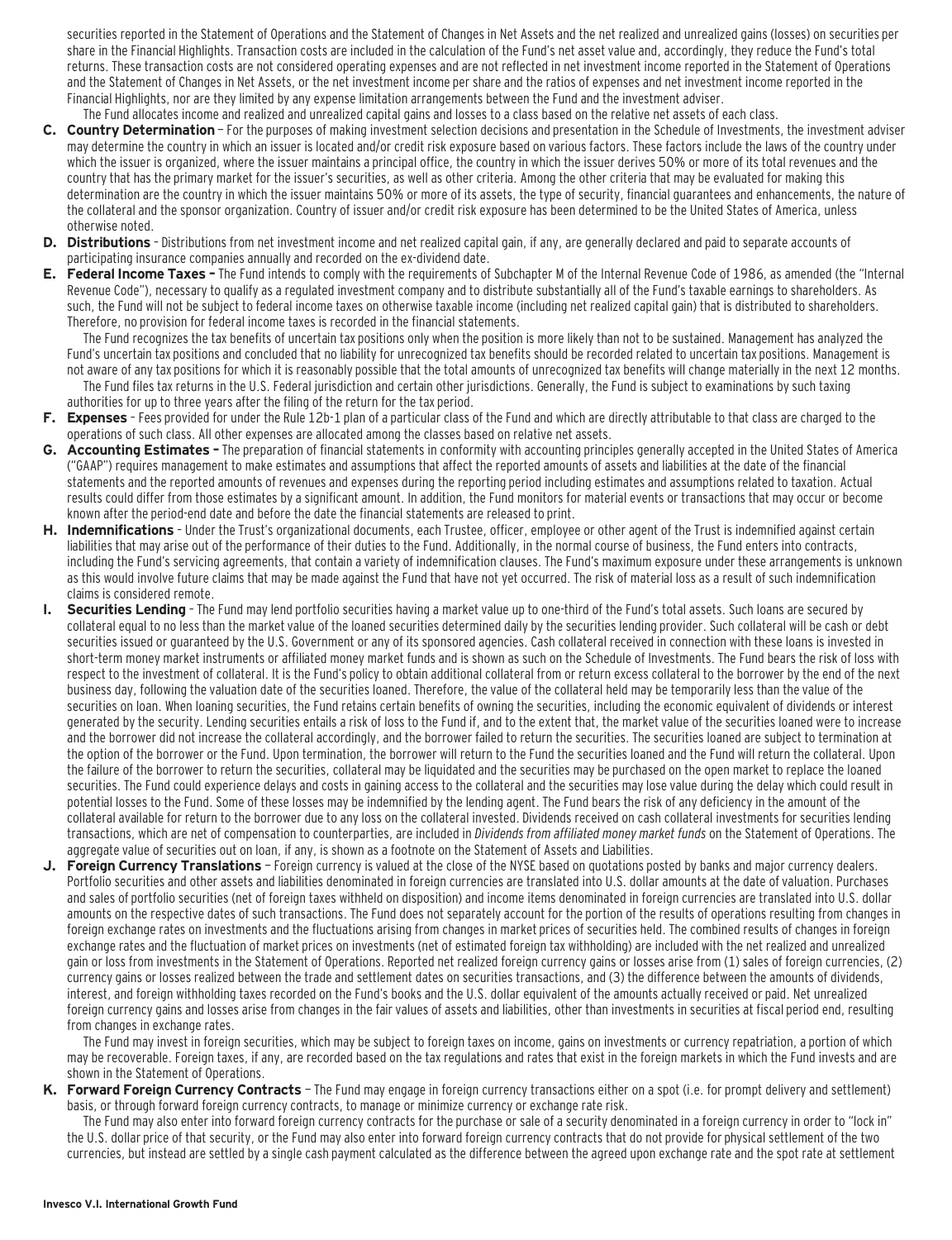based upon an agreed upon notional amount (non-deliverable forwards). The Fund will set aside liquid assets in an amount equal to the daily mark-to-market obligation for forward foreign currency contracts.

A forward foreign currency contract is an obligation between two parties ("Counterparties") to purchase or sell a specific currency for an agreed-upon price at a future date. The use of forward foreign currency contracts does not eliminate fluctuations in the price of the underlying securities the Fund owns or intends to acquire but establishes a rate of exchange in advance. Fluctuations in the value of these contracts are measured by the difference in the contract date and reporting date exchange rates and are recorded as unrealized appreciation (depreciation) until the contracts are closed. When the contracts are closed, realized gains (losses) are recorded. Realized and unrealized gains (losses) on the contracts are included in the Statement of Operations. The primary risks associated with forward foreign currency contracts include failure of the Counterparty to meet the terms of the contract and the value of the foreign currency changing unfavorably. These risks may be in excess of the amounts reflected in the Statement of Assets and Liabilities.

- **L. COVID-19 Risk**  The COVID-19 strain of coronavirus has resulted in instances of market closures and dislocations, extreme volatility, liquidity constraints and increased trading costs. Efforts to contain its spread have resulted in travel restrictions, disruptions of healthcare systems, business operations and supply chains, layoffs, lower consumer demand, and defaults, among other significant economic impacts that have disrupted global economic activity across many industries. Such economic impacts may exacerbate other pre-existing political, social and economic risks locally or globally. The ongoing effects of COVID-19 are unpredictable and may result in significant and prolonged effects on the Fund's performance.
- **M. Other Risks**  Emerging markets (also referred to as developing markets) are generally subject to greater market volatility, political, social and economic instability, uncertainty regarding the existence of trading markets and more governmental limitations on foreign investment than more developed markets. In addition, companies operating in emerging markets may be subject to lower trading volume and greater price fluctuations than companies in more developed markets. Securities law in many emerging market countries is relatively new and unsettled. Therefore, laws regarding foreign investment in emerging market securities, securities regulation, title to securities, and shareholder rights may change quickly and unpredictably. In addition, the enforcement of systems of taxation at federal, regional and local levels in emerging market countries may be inconsistent, and subject to sudden change. Other risks of investing in emerging markets securities may include additional transaction costs, delays in settlement procedures, and lack of timely information.

#### **NOTE 2—Advisory Fees and Other Fees Paid to Affiliates**

The Trust has entered into a master investment advisory agreement with Invesco Advisers, Inc. (the "Adviser" or "Invesco"). Under the terms of the investment advisory agreement, the Fund accrues daily and pays monthly an advisory fee to the Adviser based on the annual rate of the Fund's average daily net assets as follows:

| <b>Average Daily Net Assets</b> | Rate   |
|---------------------------------|--------|
| First \$250 million             | 0.750% |
| Over \$250 million              | 0.700% |

For the six months ended June 30, 2021, the effective advisory fee rate incurred by the Fund was 0.71%.

Under the terms of a master sub-advisory agreement between the Adviser and each of Invesco Asset Management Deutschland GmbH, Invesco Asset Management Limited, Invesco Asset Management (Japan) Limited, Invesco Hong Kong Limited, Invesco Senior Secured Management, Inc. and Invesco Canada Ltd. and separate sub-advisory agreements with Invesco Capital Management LLC and Invesco Asset Management (India) Private Limited (collectively, the "Affiliated Sub-Advisers") the Adviser, not the Fund, will pay 40% of the fees paid to the Adviser to any such Affiliated Sub-Adviser(s) that provide(s) discretionary investment management services to the Fund based on the percentage of assets allocated to such Affiliated Sub-Adviser(s).

The Adviser has contractually agreed, through at least June 30, 2022, to waive advisory fees and/or reimburse expenses of all shares to the extent necessary to limit total annual fund operating expenses after fee waiver and/or expense reimbursement (excluding certain items discussed below) of Series I shares to 2.25% and Series II shares to 2.50% of the Fund's average daily net assets (the "expense limits"). In determining the Adviser's obligation to waive advisory fees and/or reimburse expenses, the following expenses are not taken into account, and could cause the total annual fund operating expenses after fee waiver and/or expense reimbursement to exceed the numbers reflected above: (1) interest; (2) taxes; (3) dividend expense on short sales; (4) extraordinary or non-routine items, including litigation expenses; and (5) expenses that the Fund has incurred but did not actually pay because of an expense offset arrangement. Unless Invesco continues the fee waiver agreement, it will terminate on June 30, 2022. During its term, the fee waiver agreement cannot be terminated or amended to increase the expense limits or reduce the advisory fee waiver without approval of the Board of Trustees. The Adviser did not waive fees and/or reimburse expenses during the period under these expense limits.

Further, the Adviser has contractually agreed, through at least June 30, 2023, to waive the advisory fee payable by the Fund in an amount equal to 100% of the net advisory fees the Adviser receives from the affiliated money market funds on investments by the Fund of uninvested cash (excluding investments of cash collateral from securities lending) in such affiliated money market funds.

For the six months ended June 30, 2021, the Adviser waived advisory fees of \$7,433.

The Trust has entered into a master administrative services agreement with Invesco pursuant to which the Fund has agreed to pay Invesco a fee for costs incurred in providing accounting services and fund administrative services to the Fund and to reimburse Invesco for fees paid to insurance companies that have agreed to provide certain administrative services to the Fund. These administrative services provided by the insurance companies may include, among other things: maintenance of master accounts with the Fund; tracking, recording and transmitting net purchase and redemption orders for Fund shares; maintaining and preserving records related to the purchase, redemption and other account activity of variable product owners; distributing copies of Fund documents such as prospectuses, proxy materials and periodic reports, to variable product owners, and responding to inquiries from variable product owners about the Fund. Pursuant to such agreement, for the six months ended June 30, 2021, Invesco was paid \$108,659 for accounting and fund administrative services and was reimbursed \$1,085,078 for fees paid to insurance companies. Invesco has entered into a sub-administration agreement whereby State Street Bank and Trust Company ("SSB") serves as fund accountant and provides certain administrative services to the Fund. Pursuant to a custody agreement with the Trust on behalf of the Fund, SSB also serves as the Fund's custodian.

The Trust has entered into a transfer agency and service agreement with Invesco Investment Services, Inc. ("IIS") pursuant to which the Fund has agreed to pay IIS a fee for providing transfer agency and shareholder services to the Fund and reimburse IIS for certain expenses incurred by IIS in the course of providing such services. For the six months ended June 30, 2021, expenses incurred under the agreement are shown in the Statement of Operations as Transfer agent fees.

The Trust has entered into a master distribution agreement with Invesco Distributors, Inc. ("IDI") to serve as the distributor for the Fund. The Trust has adopted a plan pursuant to Rule 12b-1 under the 1940 Act with respect to the Fund's Series II shares (the "Plan"). The Fund, pursuant to the Plan, pays IDI compensation at the annual rate of 0.25% of the Fund's average daily net assets of Series II shares. The fees are accrued daily and paid monthly. Of the Plan payments, up to 0.25% of the average daily net assets of the Series II shares may be paid to insurance companies who furnish continuing personal shareholder services to customers who purchase and own Series II shares of the Fund. For the six months ended June 30, 2021, expenses incurred under the Plan are detailed in the Statement of Operations as Distribution fees.

Certain officers and trustees of the Trust are officers and directors of the Adviser, IIS and/or IDI.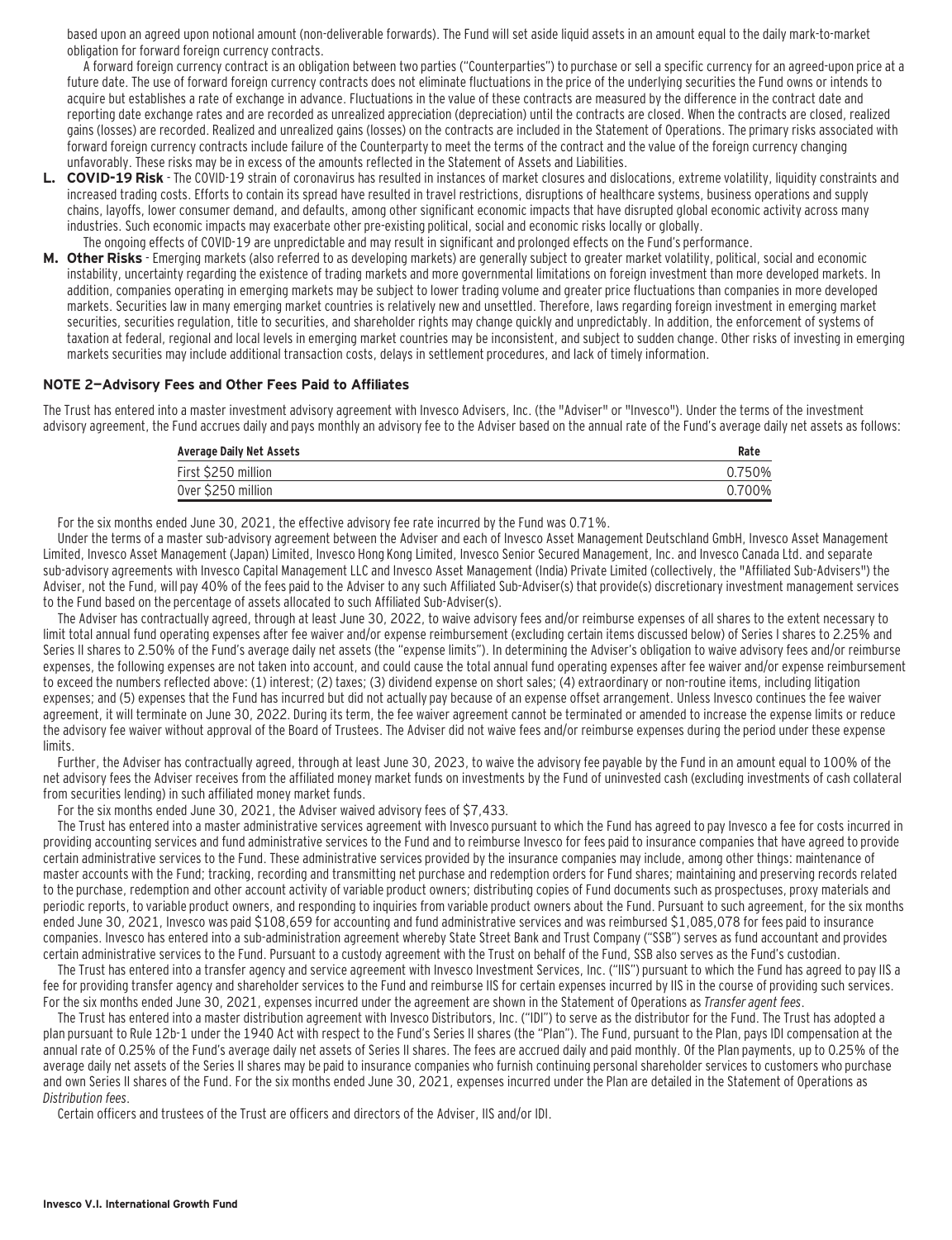## **NOTE 3—Additional Valuation Information**

GAAP defines fair value as the price that would be received to sell an asset or paid to transfer a liability in an orderly transaction between market participants at the measurement date, under current market conditions. GAAP establishes a hierarchy that prioritizes the inputs to valuation methods, giving the highest priority to readily available unadjusted quoted prices in an active market for identical assets (Level 1) and the lowest priority to significant unobservable inputs (Level 3), generally when market prices are not readily available or are unreliable. Based on the valuation inputs, the securities or other investments are tiered into one of three levels. Changes in valuation methods may result in transfers in or out of an investment's assigned level:

- Level 1 Prices are determined using quoted prices in an active market for identical assets.
- Level 2 Prices are determined using other significant observable inputs. Observable inputs are inputs that other market participants may use in pricing a security. These may include quoted prices for similar securities, interest rates, prepayment speeds, credit risk, yield curves, loss severities, default rates, discount rates, volatilities and others.
- Level 3 Prices are determined using significant unobservable inputs. In situations where quoted prices or observable inputs are unavailable (for example, when there is little or no market activity for an investment at the end of the period), unobservable inputs may be used. Unobservable inputs reflect the Fund's own assumptions about the factors market participants would use in determining fair value of the securities or instruments and would be based on the best available information.

The following is a summary of the tiered valuation input levels, as of June 30, 2021. The level assigned to the securities valuations may not be an indication of the risk or liquidity associated with investing in those securities. Because of the inherent uncertainties of valuation, the values reflected in the financial statements may materially differ from the value received upon actual sale of those investments.

|                                  | Level 1                 | Level <sub>2</sub> | Level <sub>3</sub>       | <b>Total</b>    |
|----------------------------------|-------------------------|--------------------|--------------------------|-----------------|
| <b>Investments in Securities</b> |                         |                    |                          |                 |
| Australia                        | Ś.<br>$\qquad \qquad -$ | Ś.<br>8,569,943    | \$-                      | \$<br>8,569,943 |
| Brazil                           | 34,436,064              |                    | -                        | 34,436,064      |
| Canada                           | 102,416,793             | ۰                  | $\overline{\phantom{0}}$ | 102,416,793     |
| China                            | 101,726,238             | 81,181,651         | $\overline{\phantom{0}}$ | 182,907,889     |
| Denmark                          |                         | 41,029,980         | $\overline{\phantom{m}}$ | 41,029,980      |
| France                           | -                       | 67,447,781         | $\overline{\phantom{a}}$ | 67,447,781      |
| Germany                          | $\qquad \qquad -$       | 33,761,261         | $\overline{\phantom{m}}$ | 33,761,261      |
| Hong Kong                        | 30,616,810              |                    | $\overline{\phantom{0}}$ | 30,616,810      |
| India                            | 31,692,036              |                    | -                        | 31,692,036      |
| Ireland                          | 15,204,761              | 40,857,253         | -                        | 56,062,014      |
| Italy                            |                         | 31,678,308         | $\overline{\phantom{0}}$ | 31,678,308      |
| Japan                            | -                       | 178,659,180        | -                        | 178,659,180     |
| Macau                            |                         | 19,876,219         | -                        | 19,876,219      |
| Mexico                           | 38,871,461              |                    | $\overline{\phantom{m}}$ | 38,871,461      |
| Netherlands                      |                         | 79,035,139         | $\overline{\phantom{m}}$ | 79,035,139      |
| Singapore                        | -                       | 15,114,469         | -                        | 15,114,469      |
| South Korea                      | -                       | 66,267,878         | $\qquad \qquad -$        | 66,267,878      |
| Sweden                           | $\qquad \qquad -$       | 73,969,017         | $\overline{\phantom{0}}$ | 73,969,017      |
| Switzerland                      | -                       | 79,871,463         | -                        | 79,871,463      |
| Taiwan                           | 40,167,686              |                    | $\overline{\phantom{0}}$ | 40,167,686      |
| United Kingdom                   | 25,998,763              | 33,612,823         | $\overline{\phantom{m}}$ | 59,611,586      |
| <b>United States</b>             | 96,006,646              | 54,368,764         | $\overline{\phantom{a}}$ | 150,375,410     |
| Money Market Funds               | 35,471,243              | 1,602,392          | -                        | 37,073,635      |
| <b>Total Investments</b>         | \$552,608,501           | \$906,903,521      | $\zeta$ -                | \$1,459,512,022 |

## **NOTE 4—Trustees' and Officers' Fees and Benefits**

Trustees' and Officers' Fees and Benefits include amounts accrued by the Fund to pay remuneration to certain Trustees and Officers of the Fund. Trustees have the option to defer compensation payable by the Fund, and Trustees' and Officers' Fees and Benefits also include amounts accrued by the Fund to fund such deferred compensation amounts. Those Trustees who defer compensation have the option to select various Invesco Funds in which their deferral accounts shall be deemed to be invested. Finally, certain current Trustees were eligible to participate in a retirement plan that provided for benefits to be paid upon retirement to Trustees over a period of time based on the number of years of service. The Fund may have certain former Trustees who also participate in a retirement plan and receive benefits under such plan. Trustees' and Officers' Fees and Benefits include amounts accrued by the Fund to fund such retirement benefits. Obligations under the deferred compensation and retirement plans represent unsecured claims against the general assets of the Fund.

## **NOTE 5—Cash Balances**

The Fund is permitted to temporarily carry a negative or overdrawn balance in its account with SSB, the custodian bank. Such balances, if any at period-end, are shown in the Statement of Assets and Liabilities under the payable caption Amount due custodian. To compensate the custodian bank for such overdrafts, the overdrawn Fund may either (1) leave funds as a compensating balance in the account so the custodian bank can be compensated by earning the additional interest; or (2) compensate by paying the custodian bank at a rate agreed upon by the custodian bank and Invesco, not to exceed the contractually agreed upon rate. The Fund may not purchase additional securities when any borrowings from banks or broker-dealers exceed 5% of the Fund's total assets, or when any borrowings from an Invesco Fund are outstanding.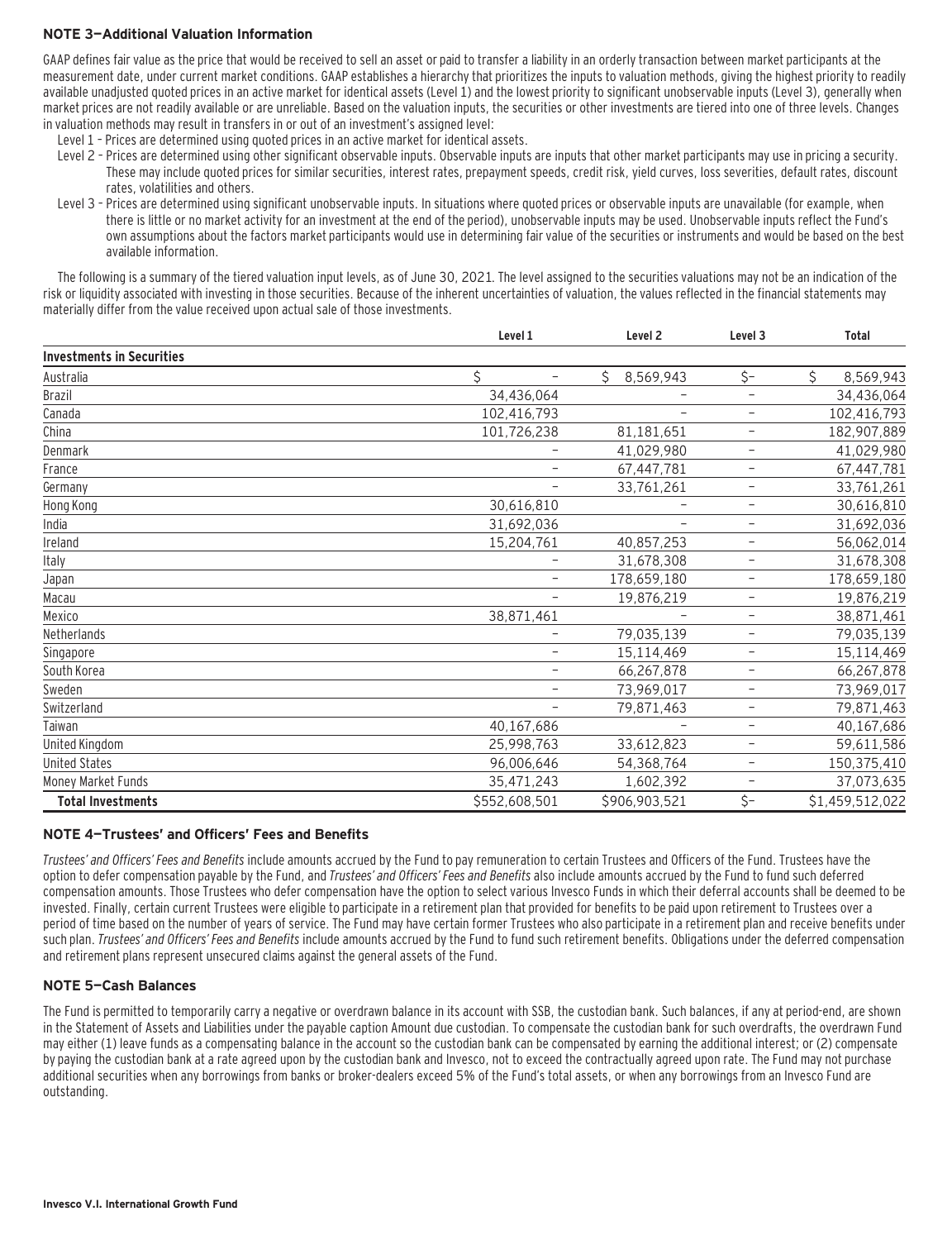## **NOTE 6—Tax Information**

The amount and character of income and gains to be distributed are determined in accordance with income tax regulations, which may differ from GAAP.

Reclassifications are made to the Fund's capital accounts to reflect income and gains available for distribution (or available capital loss carryforward) under income tax regulations. The tax character of distributions paid during the year and the tax components of net assets will be reported at the Fund's fiscal year-end.

Capital loss carryforward is calculated and reported as of a specific date. Results of transactions and other activity after that date may affect the amount of capital loss carryforward actually available for the Fund to utilize. The ability to utilize capital loss carryforwards in the future may be limited under the Internal Revenue Code and related regulations based on the results of future transactions.

The Fund did not have a capital loss carryforward as of December 31, 2020.

### **NOTE 7—Investment Transactions**

The aggregate amount of investment securities (other than short-term securities, U.S. Government obligations and money market funds, if any) purchased and sold by the Fund during the six months ended June 30, 2021 was \$215,140,426 and \$285,377,696, respectively. Cost of investments, including any derivatives, on a tax basis includes the adjustments for financial reporting purposes as of the most recently completed federal income tax reporting period-end.

### **Unrealized Appreciation (Depreciation) of Investments on a Tax Basis**

| Aggregate unrealized appreciation of investments   | .382<br>.284          |
|----------------------------------------------------|-----------------------|
| Aggregate unrealized (depreciation) of investments | .900                  |
| Net unrealized appreciation of investments         | .482<br>\$520,<br>782 |

Cost of investments for tax purposes is \$938,729,540.

### **NOTE 8—Share Information**

|                                           | <b>Summary of Share Activity</b>                 |                  |                                        |                  |
|-------------------------------------------|--------------------------------------------------|------------------|----------------------------------------|------------------|
|                                           | Six months ended<br>June 30, 2021 <sup>(a)</sup> |                  | <b>Year ended</b><br>December 31, 2020 |                  |
|                                           | <b>Shares</b>                                    | Amount           | <b>Shares</b>                          | Amount           |
| Sold:                                     |                                                  |                  |                                        |                  |
| Series I                                  | 549.284                                          | \$24,311,162     | 1,482,979                              | 52,751,557<br>S. |
| Series II                                 | 510,366                                          | 22,253,516       | 2,437,340                              | 85,719,081       |
| Issued as reinvestment of dividends:      |                                                  |                  |                                        |                  |
| Series I                                  | $\overline{\phantom{a}}$                         |                  | 511.763                                | 19,559,591       |
| Series II                                 |                                                  | ۰.               | 1,025,024                              | 38,602,388       |
| <b>Reacquired:</b>                        |                                                  |                  |                                        |                  |
| Series I                                  | (842,003)                                        | (37, 282, 227)   | (2,913,014)                            | (106, 793, 748)  |
| Series II                                 | (1,817,239)                                      | (79, 231, 756)   | (6, 351, 741)                          | (227, 830, 324)  |
| Net increase (decrease) in share activity | (1.599.592)                                      | \$(69, 949, 305) | (3.807.649)                            | \$(137.991.455)  |

(a) There are entities that are record owners of more than 5% of the outstanding shares of the Fund and in the aggregate own 51% of the outstanding shares of the Fund. The Fund and the Fund's principal underwriter or adviser, are parties to participation agreements with these entities whereby these entities sell units of interest in separate accounts funding variable products that are invested in the Fund. The Fund, Invesco and/or Invesco affiliates may make payments to these entities, which are considered to be related to the Fund, for providing services to the Fund, Invesco and/or Invesco affiliates including but not limited to services such as, securities brokerage, third party record keeping and account servicing and administrative services. The Fund has no knowledge as to whether all or any portion of the shares owned of record by these entities are also owned beneficially.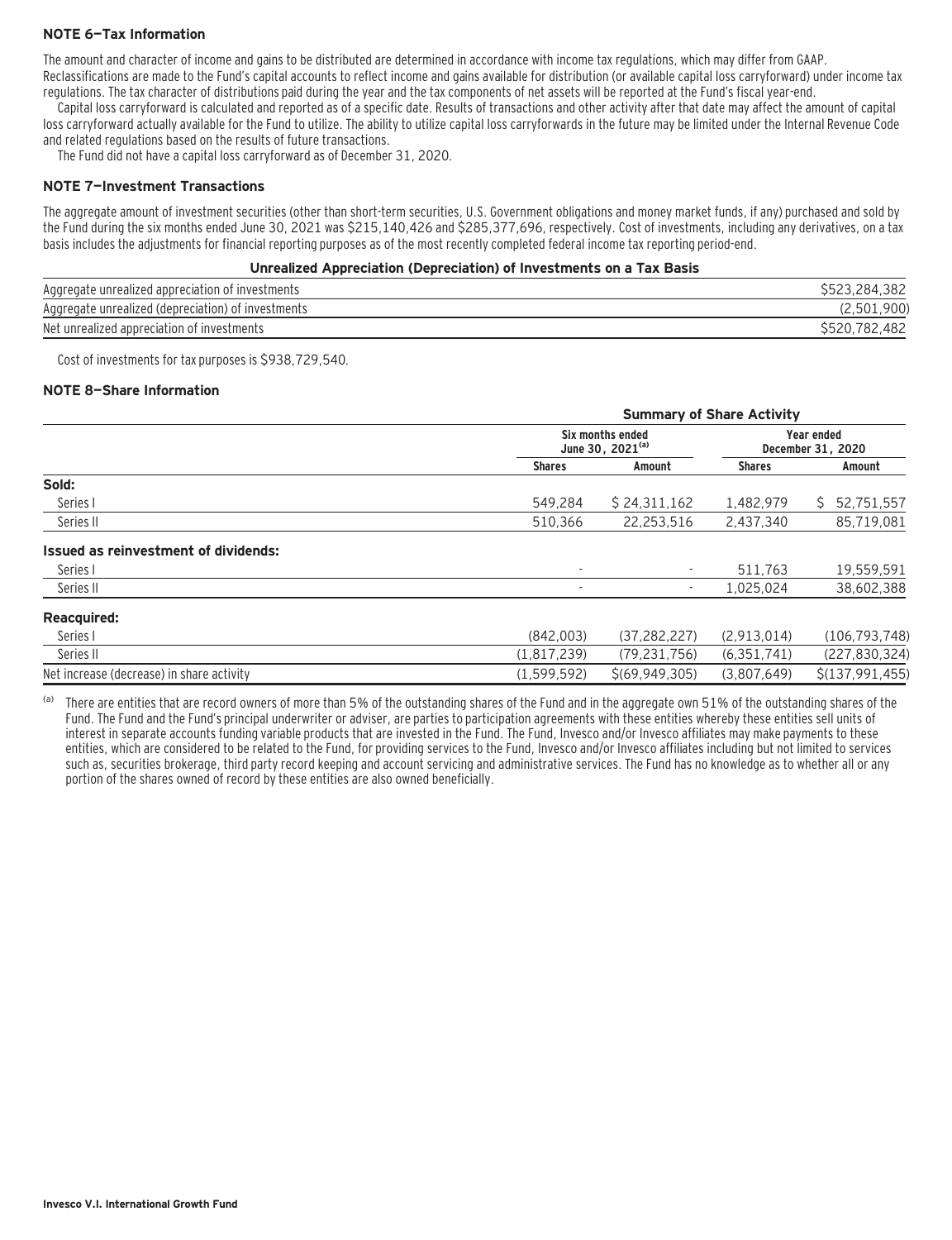## **Calculating your ongoing Fund expenses**

## **Example**

As a shareholder of the Fund, you incur ongoing costs, including management fees; distribution and/or service fees (12b-1); and other Fund expenses. This example is intended to help you understand your ongoing costs (in dollars) of investing in the Fund and to compare these costs with ongoing costs of investing in other mutual funds. The example is based on an investment of \$1,000 invested at the beginning of the period and held for the entire period January 1, 2021 through June 30, 2021.

The actual and hypothetical expenses in the examples below do not represent the effect of any fees or other expenses assessed in connection with a variable product; if they did, the expenses shown would be higher while the ending account values shown would be lower.

## **Actual expenses**

The table below provides information about actual account values and actual expenses. You may use the information in this table, together with the amount you invested, to estimate the expenses that you paid over the period. Simply divide your account value by \$1,000 (for example, an \$8,600 account value divided by \$1,000 = 8.6), then multiply the result by the number in the table under the heading entitled "Actual Expenses Paid During Period" to estimate the expenses you paid on your account during this period.

## **Hypothetical example for comparison purposes**

The table below also provides information about hypothetical account values and hypothetical expenses based on the Fund's actual expense ratio and an assumed rate of return of 5% per year before expenses, which is not the Fund's actual return.

The hypothetical account values and expenses may not be used to estimate the actual ending account balance or expenses you paid for the period. You may use this information to compare the ongoing costs of investing in the Fund and other funds. To do so, compare this 5% hypothetical example with the 5% hypothetical examples that appear in the shareholder reports of the other funds.

Please note that the expenses shown in the table are meant to highlight your ongoing costs. Therefore, the hypothetical information is useful in comparing ongoing costs, and will not help you determine the relative total costs of owning different funds.

|           |                                                        | <b>ACTUAL</b>                                           |                                                              | <b>HYPOTHETICAL</b><br>(5% annual return before<br>expenses) |                                                              |                                              |
|-----------|--------------------------------------------------------|---------------------------------------------------------|--------------------------------------------------------------|--------------------------------------------------------------|--------------------------------------------------------------|----------------------------------------------|
|           | <b>Beginning</b><br><b>Account Value</b><br>(01/01/21) | <b>Endina</b><br><b>Account Value</b><br>$(06/30/21)^1$ | <b>Expenses</b><br><b>Paid During</b><br>Period <sup>2</sup> | <b>Endina</b><br><b>Account Value</b><br>(06/30/21)          | <b>Expenses</b><br><b>Paid During</b><br>Period <sup>2</sup> | <b>Annualized</b><br><b>Expense</b><br>Ratio |
| Series I  | \$1,000.00                                             | \$1,063.70                                              | \$4.55                                                       | \$1,020.38                                                   | \$4.46                                                       | 0.89%                                        |
| Series II | 1,000.00                                               | 1.062.60                                                | 5.83                                                         | 1.019.14                                                     | 5.71                                                         | 1.14                                         |

<sup>1</sup> The actual ending account value is based on the actual total return of the Fund for the period January 1, 2021 through June 30, 2021, after actual expenses and will differ from the hund's expense ratio and a hypothetic

Expenses are equal to the Fund's annualized expense ratio as indicated above multiplied by the average account value over the period, multiplied by 181/365 to reflect the most recent fiscal half year.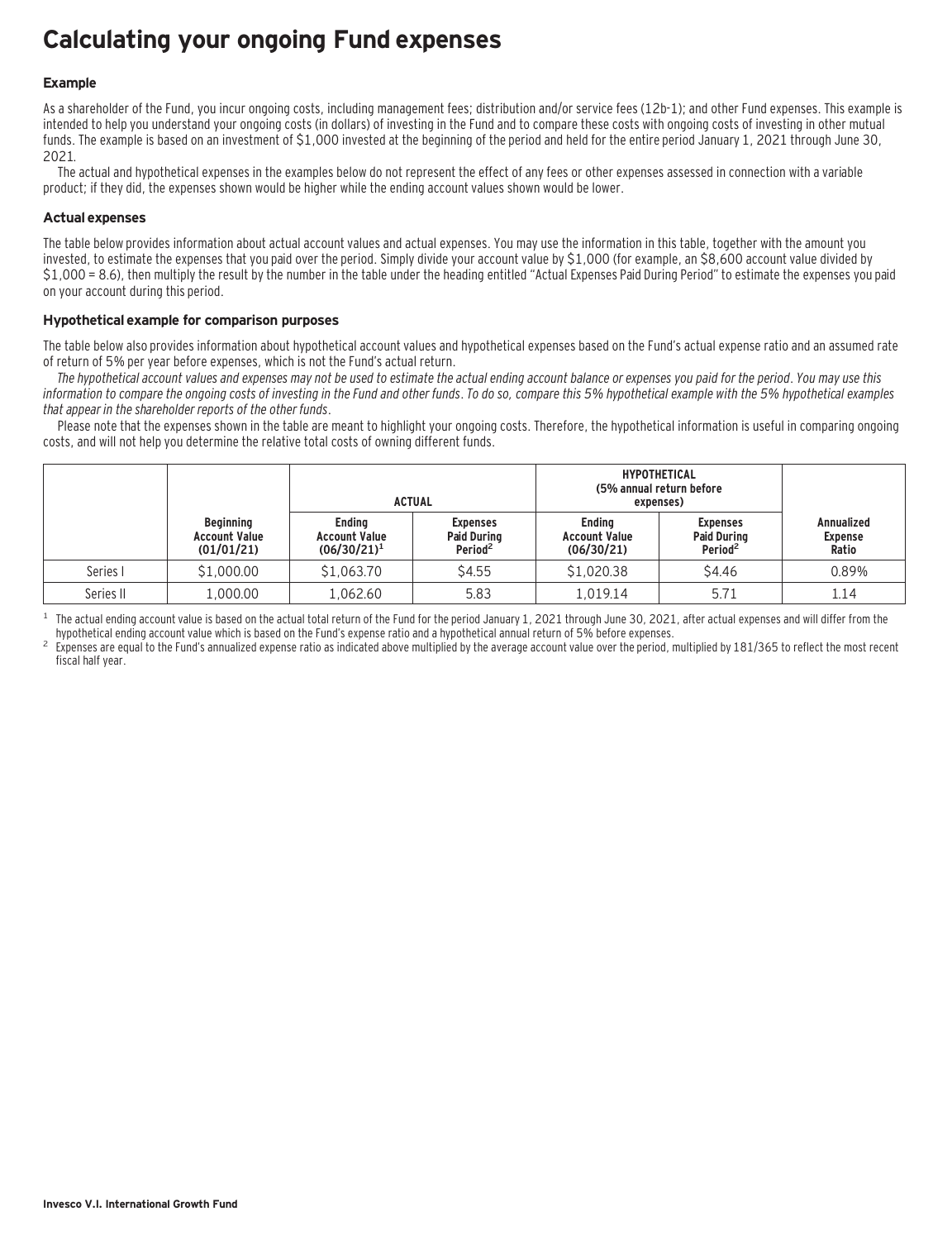## **Approval of Investment Advisory and Sub-Advisory Contracts**

At meetings held on June 10, 2021, the Board of Trustees (the Board or the Trustees) of AIM Variable Insurance Funds (Invesco Variable Insurance Funds) as a whole, and the independent Trustees, who comprise over 75% of the Board, voting separately, approved the continuance of the Invesco V.I. International Growth Fund's (the Fund) Master Investment Advisory Agreement with Invesco Advisers, Inc. (Invesco Advisers and the investment advisory agreement) and the Master Intergroup Sub-Advisory Contract for Mutual Funds with Invesco Asset Management Deutschland GmbH, Invesco Asset Management Limited, Invesco Asset Management (Japan) Limited, Invesco Hong Kong Limited, Invesco Senior Secured Management, Inc. and Invesco Canada Ltd. and separate sub-advisory contracts with Invesco Capital Management LLC and Invesco Asset Management (India) Private Limited (collectively, the Affiliated Sub-Advisers and the sub-advisory contracts) for another year, effective July 1, 2021. After evaluating the factors discussed below, among others, the Board approved the renewal of the Fund's investment advisory agreement and the sub-advisory contracts and determined that the compensation payable thereunder by the Fund to Invesco Advisers and by Invesco Advisers to the Affiliated Sub-Advisers is fair and reasonable..

## **The Board's Evaluation Process**

The Board has established an Investments Committee, which in turn has established Sub-Committees that meet throughout the year to review the performance of funds advised by Invesco Advisers (the Invesco Funds). The Sub-Committees meet regularly with portfolio managers for their assigned Invesco Funds and other members of management to review detailed information about investment performance and portfolio attributes of these funds. The Board has established additional standing and ad hoc committees that meet regularly throughout the year to review matters within their purview. The Board took into account evaluations and reports that it received from its committees and sub-committees, as well as the information provided to the Board and its committees and sub-committees throughout the year, in considering whether to approve each Invesco Fund's investment advisory agreement and sub-advisory contracts.

As part of the contract renewal process, the Board reviews and considers information provided in response to detailed requests for information submitted to management by the independent Trustees with assistance from legal counsel to the independent Trustees. The Board receives comparative investment performance and fee and expense data regarding the Invesco Funds prepared by Broadridge Financial Solutions, Inc. (Broadridge), an independent mutual fund data provider, as well as information on the composition of the peer groups provided by Broadridge and its methodology for determining peer groups. The Board also receives an independent written evaluation from the Senior Officer, an officer of the Invesco Funds who reports directly to the independent Trustees. The Senior Officer's evaluation is prepared as part of his responsibility to manage the process by which the Invesco Funds' proposed management fees are negotiated during the annual contract renewal

process to ensure they are negotiated in a manner that is at arms' length and reasonable. In addition to meetings with Invesco Advisers and fund counsel throughout the year and as part of meetings convened on April 27, 2021 and June 10, 2021, the independent Trustees also discussed the continuance of the investment advisory agreement and sub-advisory contracts in separate sessions with the Senior Officer and with independent legal counsel.

The discussion below is a summary of the Senior Officer's independent written evaluation with respect to the Fund's investment advisory agreement and sub-advisory contracts, as well as a discussion of the material factors and related conclusions that formed the basis for the Board's approval of the Fund's investment advisory agreement and sub-advisory contracts. The Trustees' review and conclusions are based on the comprehensive consideration of all information presented to them during the course of the year and in prior years and are not the result of any single determinative factor. Moreover, one Trustee may have weighed a particular piece of information or factor differently than another Trustee. The information received and considered by the Board was current as of various dates prior to the Board's approval on June 10, 2021.

### **Factors and Conclusions and Summary of Independent Written Fee Evaluation**

*A. Nature, Extent and Quality of Services Provided by Invesco Advisers and the Affiliated Sub-Advisers*

The Board reviewed the nature, extent and quality of the advisory services provided to the Fund by Invesco Advisers under the Fund's investment advisory agreement, and the credentials and experience of the officers and employees of Invesco Advisers who provide these services, including the Fund's portfolio manager(s). The Board's review included consideration of Invesco Advisers' investment process and oversight, credit analysis, and research capabilities. The Board considered information regarding Invesco Advisers' programs for and resources devoted to risk management, including management of investment, enterprise, operational, liquidity, valuation and compliance risks, and technology used to manage such risks. The Board also received and reviewed information about Invesco Advisers' role as administrator of the Invesco Funds' liquidity risk management program. The Board received a description of Invesco Advisers' business continuity plans and of its approach to data privacy and cybersecurity, including related testing. The Board considered how the cybersecurity and business continuity plans of Invesco Advisers and its key service providers operated in the increased remote working environment resulting from the novel coronavirus ("COVID-19") pandemic. The Board also considered non-advisory services that Invesco Advisers and its affiliates provide to the Invesco Funds, such as various back office support functions, third party oversight, internal audit, valuation, portfolio trading and legal and compliance. The Board observed that Invesco Advisers has been able to effectively manage, operate and oversee the Invesco Funds through the challenging COVID-19 pandemic period. The Board reviewed and considered the benefits to shareholders of investing in a Fund that is

part of the family of funds under the umbrella of Invesco Ltd., Invesco Advisers' parent company, and noted Invesco Ltd.'s depth and experience in running an investment management business, as well as its commitment of financial and other resources to such business. The Board concluded that the nature, extent and quality of the services provided to the Fund by Invesco Advisers are appropriate and satisfactory.

The Board reviewed the services that may be provided by the Affiliated Sub-Advisers under the sub-advisory contracts and the credentials and experience of the officers and employees of the Affiliated Sub-Advisers who provide these services. The Board noted the Affiliated Sub-Advisers' expertise with respect to certain asset classes and that the Affiliated Sub-Advisers have offices and personnel that are located in financial centers around the world. As a result, the Board noted that the Affiliated Sub-Advisers can provide research and investment analysis on the markets and economies of various countries in which the Fund may invest, make recommendations regarding securities and assist with security trades. The Board concluded that the sub-advisory contracts may benefit the Fund and its shareholders by permitting Invesco Advisers to use the resources and talents of the Affiliated Sub-Advisers in managing the Fund. The Board concluded that the nature, extent and quality of the services that may be provided to the Fund by the Affiliated Sub-Advisers are appropriate and satisfactory.

*B. Fund Investment Performance* The Board considered Fund investment performance as a relevant factor in considering whether to approve the investment advisory agreement. The Board did not view Fund investment performance as a relevant factor in considering whether to approve the sub-advisory contracts for the Fund, as no Affiliated Sub-Adviser currently manages assets of the Fund.

The Board compared the Fund's investment performance over multiple time periods ending December 31, 2020 to the performance of funds in the Broadridge performance universe and against the Custom Invesco International Growth Index (Index). The Board noted that performance of Series I shares of the Fund was in the fourth quintile of its performance universe for the one and five year periods and the third quintile for the three year period (the first quintile being the best performing funds and the fifth quintile being the worst performing funds). The Board noted that performance of Series I shares of the Fund was below the performance of the Index for the one, three and five year periods. The Board noted that the Fund's underperformance can primarily be attributed to stock selection driven by the Fund's earnings, quality and valuation investment style. Specifically, the Board noted that stock selection in and underweight exposure to certain sectors, as well as stock selection in certain geographic regions, detracted from the Fund's relative performance. The Board recognized that the performance data reflects a snapshot in time as of a particular date and that selecting a different performance period could produce different results. The Board also reviewed more recent Fund performance as well as other performance metrics, which did not change its conclusions.